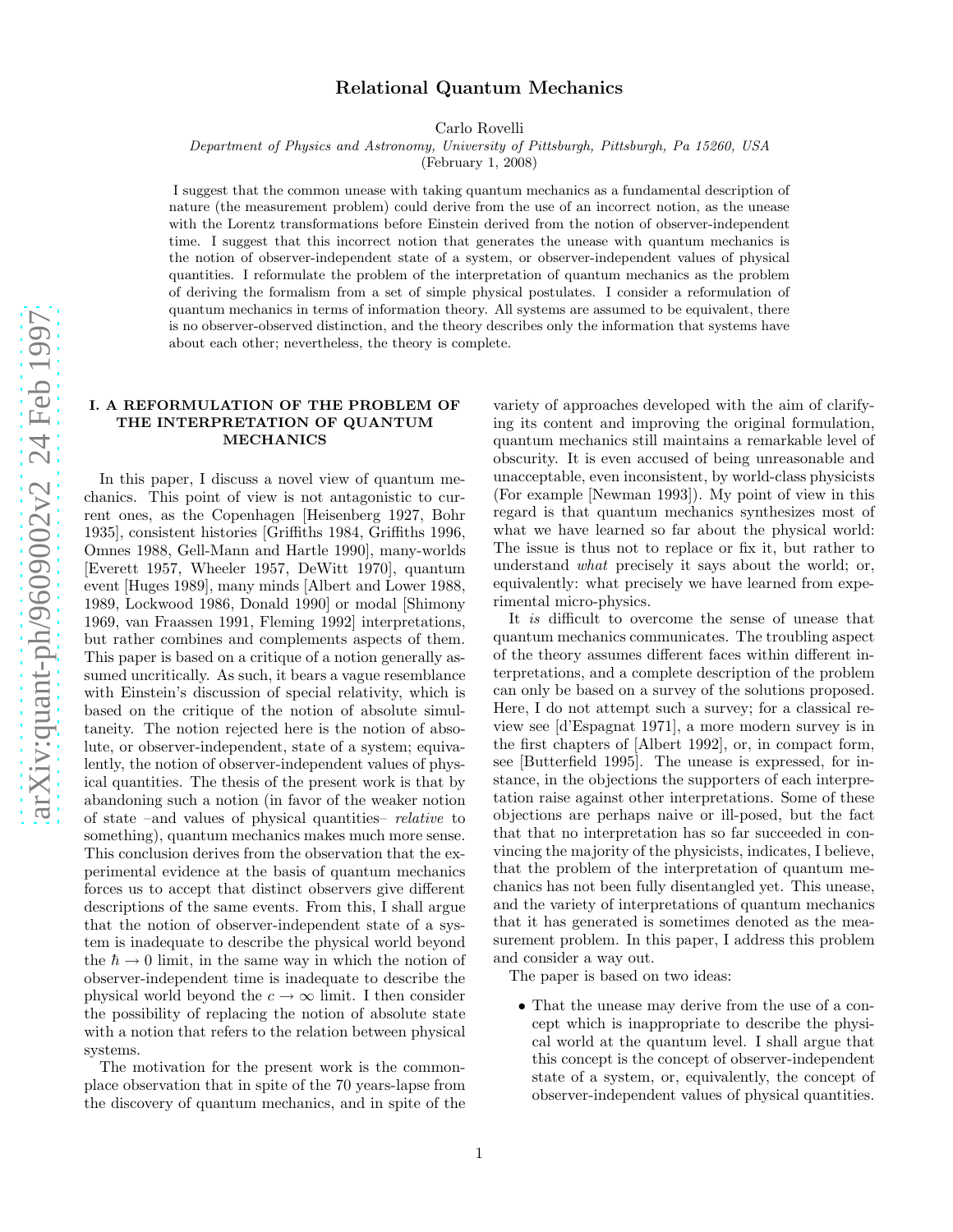• That quantum mechanics will cease to look puzzling only when we will be able to *derive* the formalism of the theory from a set of simple physical assertions ("postulates", "principles") about the world. Therefore, we should not try to *append* a reasonable interpretation to the quantum mechanics *formalism*, but rather to *derive* the formalism from a set of experimentally motivated postulates.

The reasons for exploring such a strategy are illuminated by an obvious historical precedent: special relativity. I shall make use of this analogy for explanatory purposes, in spite of the evident limits of the simile.

Special relativity is a well understood physical theory, appropriately credited to Einstein's 1905 celebrated paper. The formal content of special relativity, however, is coded into the Lorentz transformations, written by Lorentz, not by Einstein, and before 1905. So, what was Einstein's contribution? It was to understand the physical meaning of the Lorentz transformations. (And more, but this is what is of interest here). We could say – admittedly in a provocative manner– that Einstein's contribution to special relativity has been the interpretation of the theory, not its formalism: the formalism already existed.

Lorentz transformations were discussed at the beginning of the century, and their *interpretation* was debated. In spite of the recognized fact that they represent an extension of the Galilean group compatible with Maxwell theory, the Lorentz transformation were perceived as "unreasonable" and "unacceptable as a fundamental spacetime symmetry", even "inconsistent", before 1905; words that recall nowadays comments on quantum mechanics. The physical interpretation proposed by Lorentz himself (and defended by Lorentz long after 1905) was a physical contraction of moving bodies, caused by a complex and unknown electromagnetic interaction between the atoms of the bodies and the ether. It was quite an unattractive interpretation, remarkably similar to certain interpretations of the wave function collapse presently investigated! Einstein's 1905 paper suddenly clarified the matter by pointing out the reason for the unease in taking Lorentz transformations "seriously": the implicit use of a concept (observer-independent time) inappropriate to describe reality when velocities are high. Equivalently: a common deep assumption about reality (simultaneity is observer-independent) which is physically untenable. The unease with the Lorentz transformations derived from a conceptual scheme in which an incorrect notion –absolute simultaneity– was assumed, yielding any sort of paradoxical consequences. Once this notion was removed the physical interpretation of the Lorentz transformations stood clear, and special relativity is now considered rather uncontroversial.

Here I consider the hypothesis that all "paradoxical" situations associated with quantum mechanics –as the famous and unfortunate half-dead Schrödinger cat [Schrödinger 1935]– may derive from some analogous incorrect notion that we use in thinking about quantum mechanics. (Not in *using* quantum mechanics, since we seem to have learned to use it in a remarkably effective way.) The aim of this paper is to hunt for this incorrect notion, with the hope that by exposing it clearly to public contempt, we could free ourselves from the present unease with our best present theory of motion, and fully understand what does the theory assert about the world.

Furthermore, Einstein was so persuasive with his interpretation of the Lorentz equations because he did not append an interpretation to them: rather, he re-derived them, starting from two postulates with terse physical content –equivalence of inertial observers and universality of the speed of light– taken as facts of experience. It was this re-derivation that unraveled the physical content of the Lorentz transformations and provided them a convincing interpretation. I would like to suggest here that in order to clarify the physical meaning of quantum mechanics, a similar result should be searched: Finding a small number of simple statements about nature –which may perhaps seem contradictory, as the two postulates of special relativity do– with clear physical content, from which the formalism of quantum mechanics could be derived. In other words, I have a methodological suggestion for the problem of the interpretation of quantum mechanics: Finding the set of physical facts from which the quantum mechanics's formalism can be derived. To my knowledge, such a derivation has not been achieved yet. In this paper, I do not achieve such a result in a satisfactory manner, but I discuss a possible reconstruction scheme.

The program outlined is thus to do for the formalism of quantum mechanics what Einstein did for the Lorentz transformations: i. Find a set of simple assertions about the world, with clear physical meaning, that we know are experimentally true (postulates); ii. Analyze these postulates, and show that from their conjunction it follows that certain common assumptions about the world are incorrect; iii. Derive the full formalism of quantum mechanics from these postulates. I expect that if this program could be completed, we would at long last begin to agree that we have understood quantum mechanics.

In section 2, I analyze the measurement process as described by two distinct observers. This analysis leads to the main idea: the observer dependence of state and physical quantities, and to recognize a few key concepts in terms of which, I would like to suggest, the quantum mechanical description of reality "makes sense". Prominent among these is the concept of information [Shannon 1949, Wheeler 1988, 1989, 1992]. In section 3, I switch from an inductive to a (very mildly) deductive mode, and put forward a set of notions, and a set of simple physical statements, from which the formalism of quantum mechanics can be reconstructed. I denote these statements as postulates, at the risk of misunderstanding: I do not claim any mathematical nor philosophical rigor, nor completeness –supplementary assumptions are made along the way. I am not interested here in a formaliza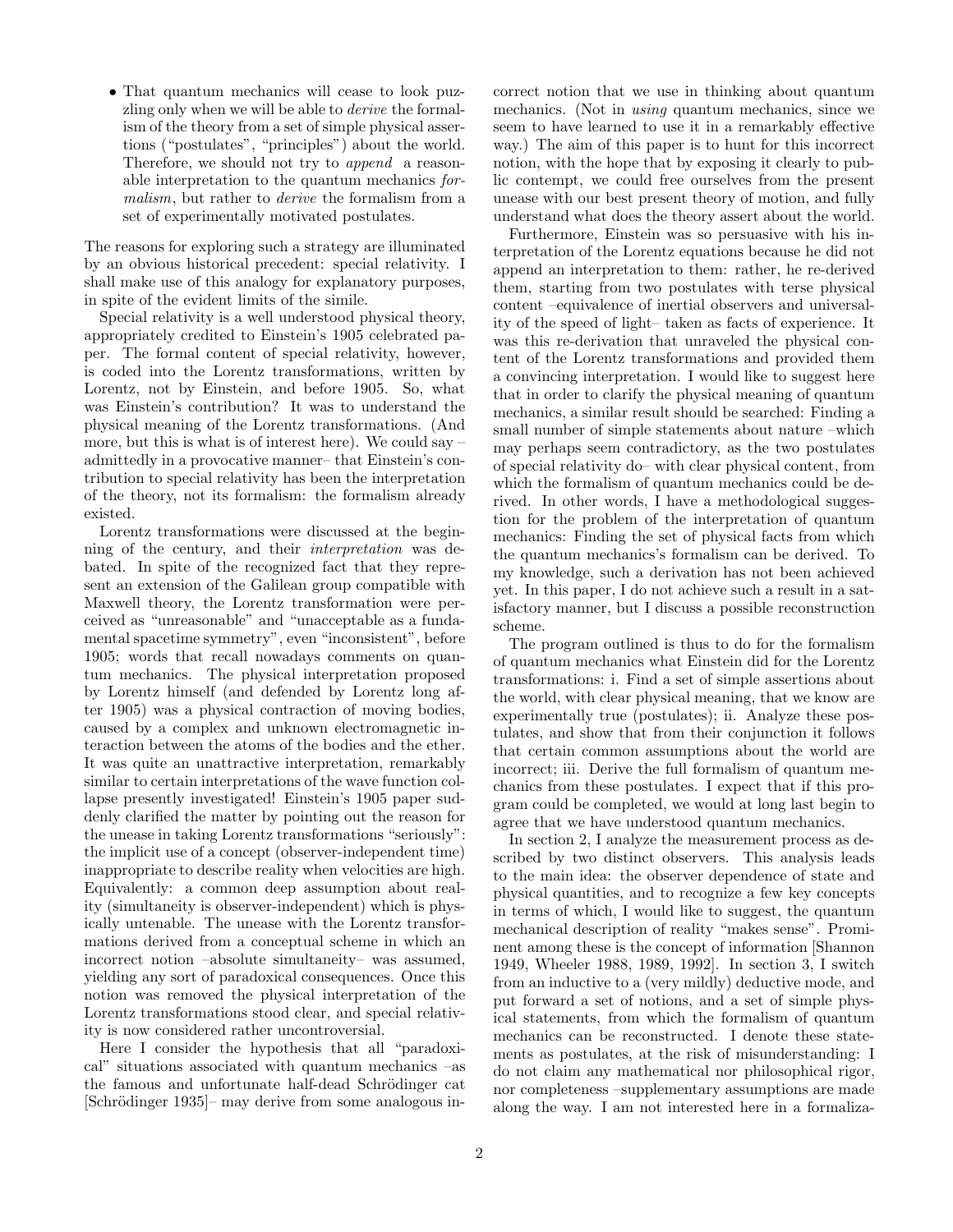tion of the subject, but only in better grasping its physics. Ideas and techniques for the reconstruction are borrowed from quantum logic research, but motivations and spirit are different. Finally, in section 4, I discuss the picture of the physical world that has emerged, and attempt an evaluation. In particular, I compare the approach I have developed with some currently popular interpretations of quantum mechanics, and argue that the differences between these disappear, if the results presented here are taken into account.

In order to prevent the reader from channeling his/her thoughts in the wrong direction, let me anticipate a few terminological remarks. By using the word "observer" I do not make any reference to conscious, animate, or computing, or in any other manner special, system. I use the word "observer" in the sense in which it is conventionally used in Galilean relativity when we say that an object has a velocity "with respect to a certain observer". The observer can be any physical object having a definite state of motion. For instance, I say that my hand moves at a velocity v with respect to the lamp on my table. Velocity is a relational notion (in Galilean as well as in special relativistic physics), and thus it is always (explicitly or implicitly) referred to something; it is traditional to denote this something as the observer, but it is important in the following discussion to keep in mind that the observer can be a table lamp. Also, I use information theory in its information-theory meaning (Shannon): information is a measure of the number of states in which a system can be –or in which several systems whose states are physically constrained (correlated) can be. Thus, a pen on my table has information because it points in this or that direction. We do not need a human being, a cat, or a computer, to make use of this notion of information.

# II. QUANTUM MECHANICS IS A THEORY ABOUT INFORMATION

In this section, a preliminary analysis of the process of measurement is presented, and the main ideas are introduced. Throughout this section, standard quantum mechanics and standard interpretation –by which I mean for instance: formalism and interpretation in [Dirac 1930] or [Messiah 1958]– are assumed.

# A. The third person problem

Consider an observer O (Observer) that makes a measurement on a system  $S$  (System). For the moment we may think of  $O$  as a classical macroscopic measuring apparatus, including or not including a human being. Assume that the quantity being measured, say  $q$ , takes two values, 1 and 2; and let the states of the system  $S$  be described by vectors (rays) in a two (complex) dimensional Hilbert space  $H<sub>S</sub>$ . Let the two eigenstates of the operator corresponding to the measurement of q be  $|1\rangle$  and  $|2\rangle$ . As it is well known: if  $S$  is in a generic normalized state  $|\psi\rangle = \alpha |1\rangle + \beta |2\rangle$ , where  $\alpha$  and  $\beta$  are complex numbers and  $|\alpha|^2 + |\beta|^2 = 1$ , then O can measure either one of the two values 1 and 2 – with respective probabilities  $|\alpha|^2$ and  $|\beta|^2$ .

Assume that in a *given specific measurement* the outcome of the measurement is 1. From now on, we concentrate on describing this specific experiment, which we denote as  $\mathcal E$ . The system S is affected by the measurement, and at a time  $t = t_2$  after the measurement, the state of the system is  $|1\rangle$ . In the physical sequence of events  $\mathcal{E}$ , the states of the system at  $t_1$  and  $t_2$  are thus

$$
t_1 \longrightarrow t_2
$$
  
\n
$$
\alpha|1\rangle + \beta|2\rangle \longrightarrow |1\rangle
$$
\n(1)

Let us now consider this same sequence of events  $\mathcal{E}$ , as described by a second observer, which we refer to as P. I shall refer to O as "he" and to P as "she". P describes the interacting system formed by  $S$  and  $O$ . Again, assume P uses conventional quantum mechanics. Also, assume that P does not perform any measurement on the  $S - O$ system during the  $t_1-t_2$  interval, but that she knows the initial states of both  $S$  and  $O$ , and is thus able to give a quantum mechanical description of the set of events  $\mathcal{E}$ . She describes the system  $S$  by means of the Hilbert space  $H<sub>S</sub>$  considered above, and O by means of a Hilbert space  $H_O$ . The  $S - O$  system is then described by the tensor product  $H_{SO} = H_S \otimes H_O$ . As it has become conventional, let us denote the vector in  $H_O$  that describes the state of the observer O at  $t = t_1$  (prior to the measurement) as  $|init\rangle$ . The physical process during which O measures the quantity q of the system  $S$  implies a physical interaction between  $O$  and  $S$ . In the process of this interaction, the state of O changes. If the initial state of S is  $|1\rangle$  (resp  $|2\rangle$ ) (and the initial state of O is  $\langle init \rangle$ ), then  $\langle init \rangle$  evolves to a state that we denote as  $|O1\rangle$  (resp  $|O2\rangle$ ). Think of  $|O1\rangle$  (resp  $|O2\rangle$ ) as a state in which "the position of the hand of a measuring apparatus points towards the mark '1' (resp '2')". It is not difficult to construct model Hamiltonians that produce evolutions of this kind, and that can be taken as models for the physical interactions that produce a measurement. Let us consider the actual case of the experiment  $\mathcal{E}$ , in which the initial state of S is  $|\psi\rangle = \alpha|1\rangle + \beta|2\rangle$ . The initial full state of the  $S - O$ system is then  $|\psi\rangle \otimes |init\rangle = (\alpha|1\rangle + \beta|2\rangle) \otimes |init\rangle$ . As well known, the linearity of quantum mechanics implies

$$
t_1 \longrightarrow t_2
$$
  

$$
(\alpha|1\rangle + \beta|2\rangle) \otimes |init\rangle \longrightarrow \alpha|1\rangle \otimes |01\rangle + \beta|2\rangle \otimes |02\rangle \quad (2)
$$

Thus, at  $t = t_2$  the system  $S - O$  is in the state  $(\alpha | 1 \rangle \otimes$  $|O1\rangle + \beta|2\rangle \otimes |O2\rangle$ . This is the conventional description of a measurement as a physical process [von Neumann 1932].

I have described an actual physical process  $\mathcal E$  taking place in a real laboratory. Standard quantum mechanics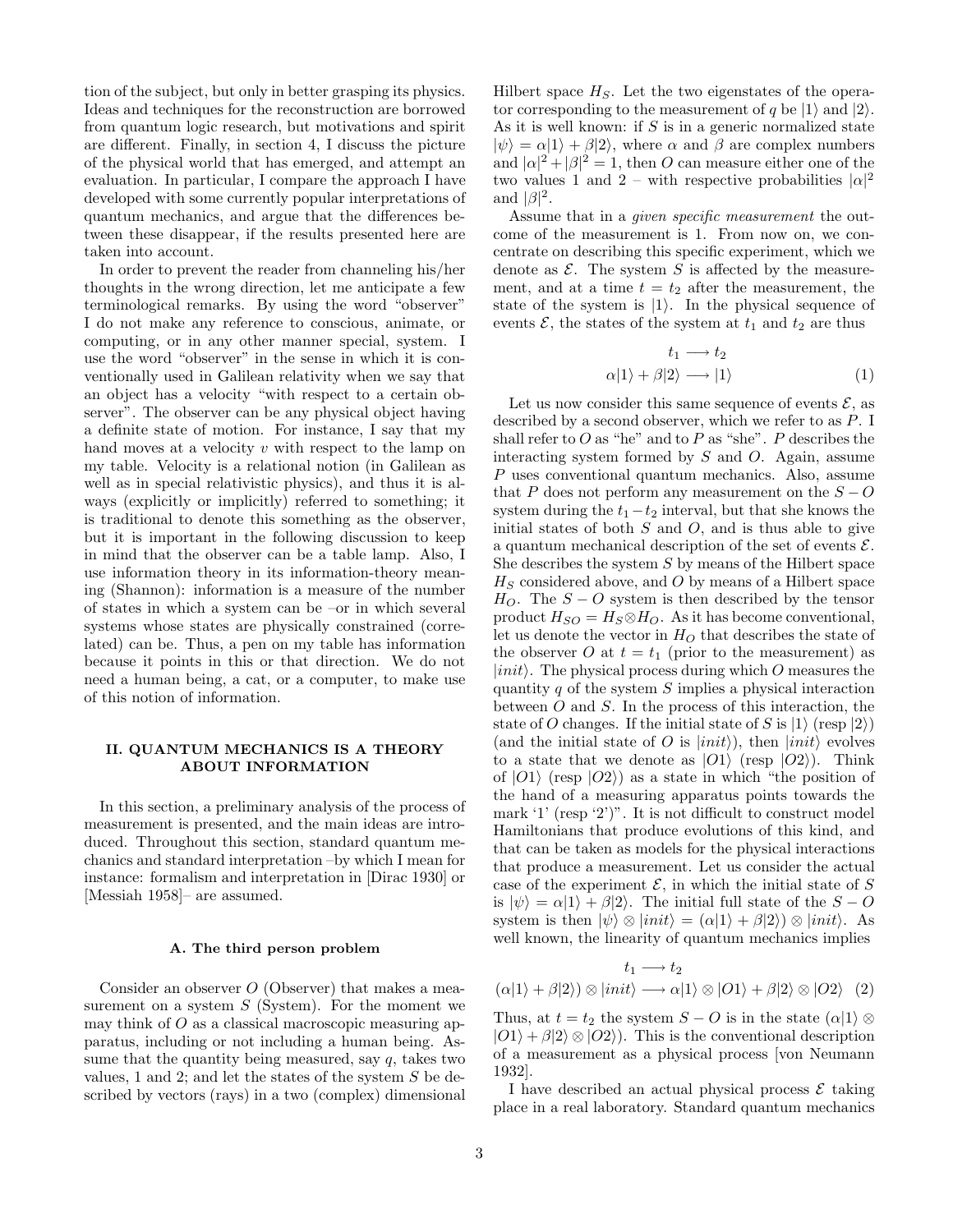requires us to distinguish system from observer, but it allows us freedom in drawing the line that distinguishes the two. In the above analysis this freedom has been exploited in order to describe the same sequence of physical events in terms of two different descriptions. In the first description, equation (1), the line that distinguishes system from observer is set between S and O. In the second, equation (2), between  $S - O$  and P. Recall that we have assumed that  $P$  is not making a measurement on the  $S - O$  system; there is no physical interaction between  $S - O$  and P during the  $t_1 - t_2$  interval. P may make measurements at a later time  $t_3$ : if she measures the value of  $q$  on  $S$  and the position of the hand on  $O$ , she finds that the two agree, because the first measurement collapses the state into one of the two factors of (2), leaving the second measurement fully determined to be the consistent value. Thus, we have two descriptions of the physical sequence of events  $\mathcal{E}$ : The description (1) given by the observer  $O$  and the description  $(2)$  given by the observer P. These are two distinct *correct* descriptions of the same sequence of events  $\mathcal{E}$ . At time  $t_2$ , in the O description, the system S is in the state  $|1\rangle$  and the quantity q has value 1. According to the  $P$  description, S is not in the state  $|1\rangle$  and the hand of the measuring apparatus does not indicate '1'.

Thus, I come to the observation on which the rest of the paper relies.

Main observation: In quantum mechanics different observers may give different accounts of the same sequence of events.

For a very similar conclusion, see [Zurek 1982] and [Kochen 1979]. In the rest of the work, I explore the consequences of taking this observation fully into account. Since this observation is crucial, I now pause to discuss and refute various objections to the main observation. The reader who finds the above observation plausible may skip this rather long list of objections and jump to section II.C.

#### B. Objections to the main observation

*Objection 1. Whether the account (1) or the account (2) is correct depends on which kind of system* O *happens to be. There are systems that induce the collapse of the wave function. For instance, if* O *is macroscopic (1) is correct, if* O *is microscopic (2) is correct.*

The derivation of (2) does not rely on any assumption on the systems, but only from the basics of quantum mechanics (linearity). Therefore a particular  $O$  system yielding  $(1)$  instead of  $(2)$  via Schrödinger evolution must behave in a way that contradicts the formalism of quantum mechanics as we know it. This implies that O cannot be described as a genuine quantum system. Namely that there are special systems that do not obey conventional quantum mechanics, but are intrinsically classical in that

they produce collapse of the wave functions –or the actualization of quantities' values. This idea underlies a variety of old and recent attempts to unravel the quantum puzzle. The special systems being for instance gravity [Penrose 1989], or minds [Albert and Loewer 1988], or macroscopic systems [Bohr 1949]. If we accept this idea, we have to separate reality into two kinds of systems: quantum mechanical systems on the one hand, and special systems on the other. Bohr declares explicitly that we must renounce giving a quantum description of the classical world [Bohr 1949]. This is echoed in texts as [Landau and Lifschit 1977]. Wigner pushes this view to the extreme consequences and distinguishes material systems (observed) from consciousness (observer) [Wigner 1961]. Here, on the contrary, I wish to assume

Hypothesis 1: All systems are equivalent: Nothing distinguishes a priori macroscopic systems from quantum systems. If the observer O can give a quantum description of the system  $S$ , then it is also legitimate for an observer  $P$  to give a quantum description of the system formed by the observer O.

Of course, I have no proof of hypothesis 1, only plausibility arguments. I am suspicious toward attempts to introduce special non-quantum and not-yet-understood new physics, in order to alleviate the strangeness of quantum mechanics: they look to me very much like Lorentz' attempt to postulate a mysterious interaction that Lorentz-contracts physical bodies "for real" – something that we now see was very much off of the point, in the light of Einstein's clarity. Virtually all those views modify quantum mechanical predictions, in spite of statements of the contrary: if at  $t_2$ , the state is as in (1), then  $P$  can never detect interference terms between the two branches in (2), contrary to quantum theory predictions. These discrepancies are likely to be minute, as shown by the beautiful discovery of the physical mechanism of decoherence [Zurek 1981, Joos and Zeh 1985], which "saves the phenomena". But they are nevertheless different from zero, and thus observable (more on this later). I am inclined to trust that a sophisticated experiment able to detect those minute discrepancies will fully vindicate quantum mechanics against distortions due to postulated intrinsic classicality of specific systems. In any case, the question is experimentally decidable; and we shall see. Second, I do not like the idea that the present over-successful theory of motion can only be understood in terms of its failures yet-to-be-detected. Finally, I think it is reasonable to remain committed, up to compelling disproof, to the rule that all physical systems are equivalent with respect to mechanics: this rule has proven so successful, that I would not dismiss it as far as there is another way out.

*Objection 2. What the discussion indicates is that the quantum state is different in the two accounts, but the*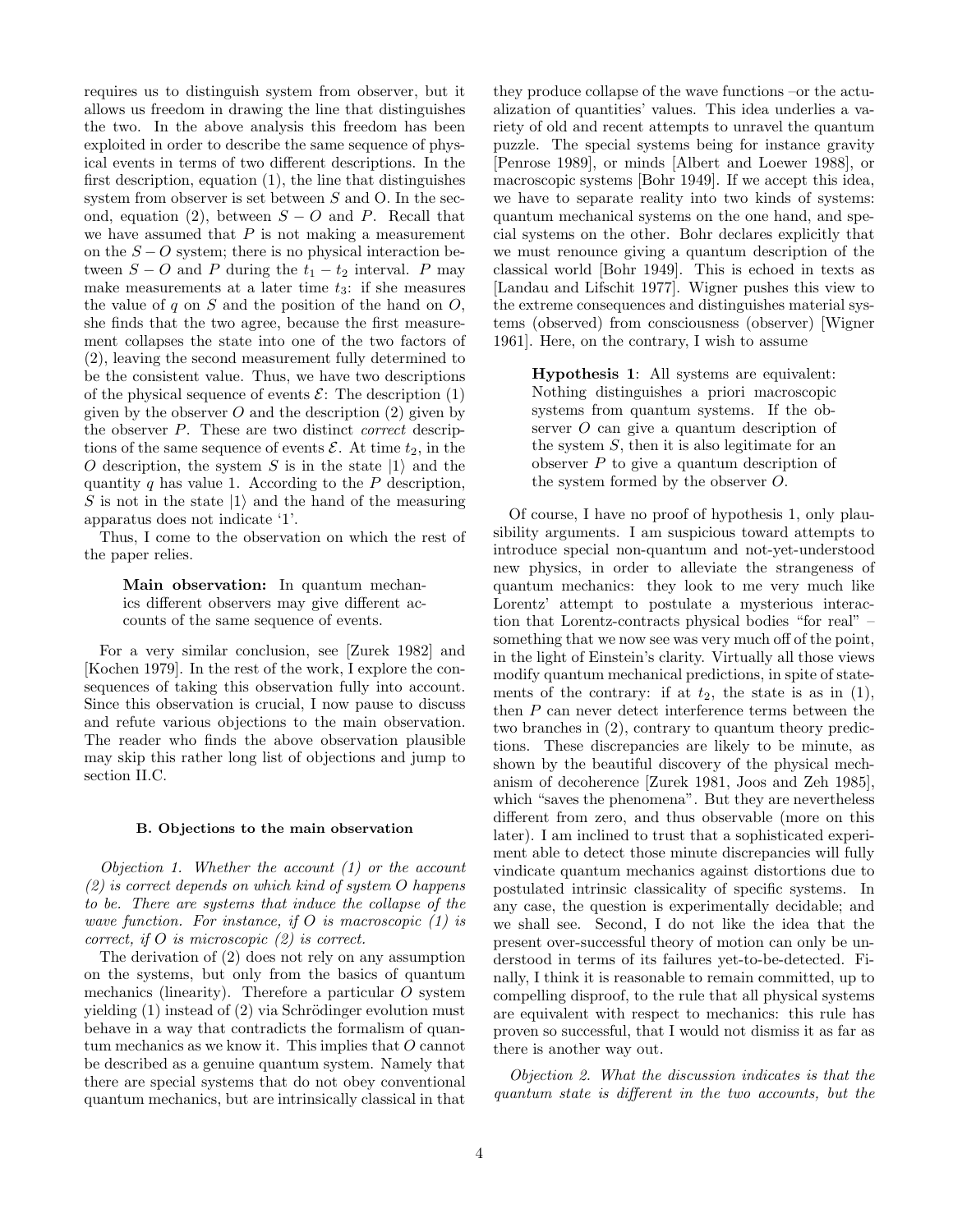*quantum state is a fictitious non-physical mental construction; the physical content of the theory is given by the outcomes of the measurements.*

Indeed, one can take the view that outcomes of measurements are the physical content of the theory, and the quantum state is a secondary theoretical construction. This is the way I read [Heisenberg 1927] and [van Fraassen 1991]. According to this view, anything in between two measurement outcomes is like the "nonexisting" trajectory of the electron, to use Heisenberg's vivid expression, of which there is nothing to say. I am very sympathetic with this view, which plays an important role in section III. This view, however, does not circumvent the main observation for the following reason. The account (2) states that there is nothing to be said about the value of the quantity  $q$  of  $S$  at time  $t_2$ : for P, at  $t = t_2$  the quantity q does not have a determined value. On the other hand, for O, at  $t = t_2$ , q has value 1. From which the main observation follows again.

*Objection 3. As before (only outcomes of measurements are physical), but the truth of the matter is that* P *is right and* O *is wrong.*

This is indefensible. Since all physical experiments of which we know can be seen as instances of the  $S - O$ measurement, this would imply that not a single outcome of measurement has ever being obtained yet. If so, how could have we learned quantum theory?

*Objection 4. As before (only outcomes of measurements are physical), but the truth of the matter is that* O *is right and P is wrong.*

If  $P$  is wrong, quantum mechanics cannot be applied to the S−O system (because her account is a straightforward implementation of textbook quantum mechanics). Thus this objection predicts discrepancies, so far never observed, with quantum mechanical predictions, which include observable interference effects between the two terms of (2).

*Objection 5. As before, but under the assumption that* O *is macroscopic. Then interference terms become extremely small because of decoherence effects. If they are* small enough, they are unobservable, and thus  $q = 1$  be*comes an absolute property of* S*, which is true and absolutely determined, albeit unknown to* P*, who could measure it anytime, and would not see interference effects.*

Strictly speaking this is wrong, because decoherence depends on which observation  $P$  will make. Therefore, the property  $q = 1$  of S would become an absolute property at time  $t_2$ , or not, according to which subsequent properties of  $S$  the observer  $P$  considers. This is the reason for which the idea of exploiting physical decoherence for the basic interpretation of quantum mechanics problem has evolved into the consistent histories interpretations, where probabilities are (consistently) assigned to histories, and not to single outcomes of measurements within a history. (See, however, the discussion on the no-histories slogan in [Butterfield 1995].)

*Objection 6. There is no collapse. The description (1) is not correct, because "the wave function never really collapses". The account (2) is the correct one. There are no values assigned to classical properties of system; there are only quantum states.*

If so, then the observer  $P$  cannot measure the value of the property  $q$  either, since (by assumption) there are no values assigned to classical properties, but only quantum states; thus the quantity  $q$  doesn't ever have a value. But we do describe the world in terms of "properties" that the systems have and values assumed by various quantities, not in terms of states in Hilbert space. In a description of the world purely in terms of quantum states, the systems never have definite properties and I do not see how to match such a description with *any* observation. For a detailed elaboration of this point, which is too often neglected, but I think is very strong, see [Albert 1992].

*Objection 7. There is no collapse. The description (1) is not correct, because "the wave function never really collapses". The account (2) is the correct one. The values assigned to classical properties are different from branch to branch.*

This is a form of Everett's view [Everett 1957], which entails the idea that when we measure the electron's spin being up, the electron spin is also and simultaneously down "in some other branch" –or "world", hence the many world denomination of this view. The property of the electron of having spin up is not absolutely true, but only true relative to "this" branch. We have a new "parameter" for expressing contingency: "which branch" is a new "dimension" of indexicality, in addition to the familiar ones "which time" and "which place". Thus, the state of affairs of the example is that, at  $t_2$ , q has value 1 in one branch and has value 2 in the other; the two branches being theoretically described by the two terms in (2). This is a fascinating idea that has recently been implemented in a variety of diverse incarnations. Traditionally, the idea has been discussed in the context of a notion of apparatus, namely a distinguished set of subsystems of the universe, and a distinguished quantity of such an apparatus –the preferred basis. Such a (collection of) preferred apparatus and preferred basis are needed in order to define branching, and thus in order to have assignment of values [Butterfield 1995]; the view has recently branched into the many mind interpretations, where the distinguished subsystems are related to various aspect of the human brain. (See [Butterfield 1995] for a recent discussion). These versions of Everett's idea violate hypothesis 1, and thus I am not concerned with them. Alternatively, there are versions of Everett's idea that reject the specification of preferred apparatus and preferred basis, and in which the branching itself is indexed by an arbitrarily chosen system playing the role of apparatus and an arbitrarily chosen basis. To my knowledge, the only elaborated versions of this view which avoids the difficulties mentioned in objection 5 have evolved into the histories formalisms considered below.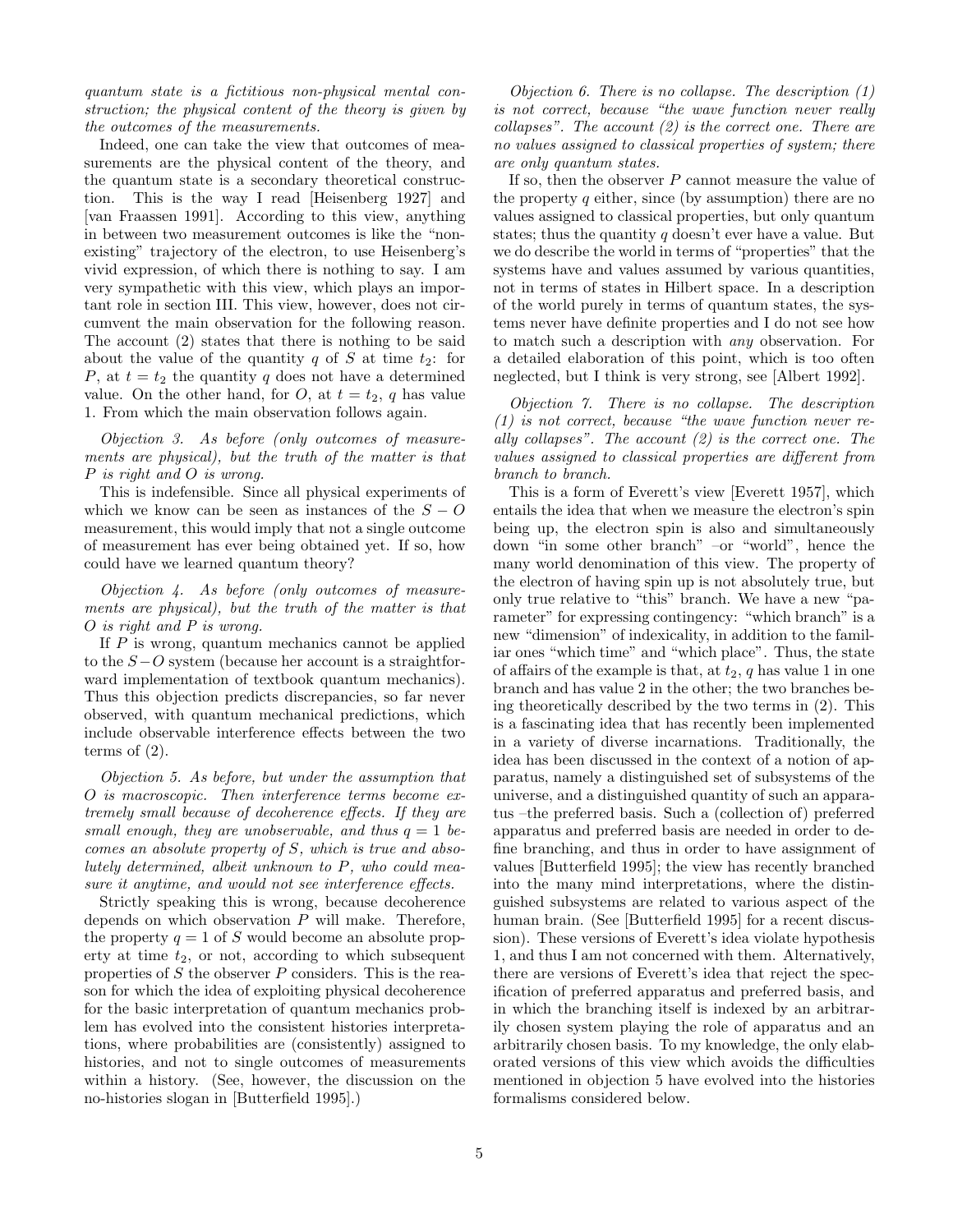*Objection 8. What is absolute and observer independent is the probability of a sequence* A1, ...A<sup>n</sup> *of property ascriptions (such that the interference terms mentioned above are extremely small - decoherence); this probability is independent from the existence of any observer measuring these properties.*

This is certainly correct. In fact, this observation is at the root of the consistent histories (CH) interpretations of quantum mechanics [Griffiths 1984, 1996, Omnes 1988, Gell-Mann and Hartle 1990]. However, in my understanding, CH confirms the observation above that different observers give different accounts of the same sequence of events, for the following reason. The beauty of the histories interpretations is the fact that the probability of a sequence of events in a consistent family of sequences does not depends on the observer, precisely as it doesn't in classical mechanics. One can be content with this powerful result of the theory and stop here. However, probabilities depends on the choice of the consistent *family* of histories, which is chosen (to avoid misunderstanding: *whether or not* a physical occurrence can be assigned a probability depends on the family chosen). One (who?) makes a choice in picking up a family of alternative histories in terms of which he chooses to describe the system. Griffiths has introduced the vivid expression "framework" to indicate a consistent family of histories [Griffiths 1996]. There exist funny cases in which one framework is: "Is the value of the physical quantity Q equal to 1 at time  $t$ , or not?"; and a second framework is "Is the value of the physical quantity Q equal to 2 at time  $t$ , or not?", and in each framework the answer is yes with probability 1! [Kent 1995, Kent and Dowker 1995, Griffiths 1996.] Therefore the description of what has happened at time  $t$ , that we can give on the basis of a fixed set of data, is: At  $t$ ,  $Q$  was equal to 1, if we ask whether  $Q$  was 1 or not. Or: At  $t$ ,  $Q$  was equal to 2, if we ask whether Q was 2 or not. There is no contradiction here (in Copenhagen terms, the same mathematics would indicate that the outcome depends on which apparatus is present), but it is difficult to deny that a large majority of physicists still want to understand more about this strangeness of quantum mechanics. In the Copenhagen view, the choice that corresponds to the choice between frameworks is determined by which classical apparatus is present. Namely, the framework is determined by the interaction of the quantum system with a classical object. In CH, one claims that property ascription does not need a classical interaction; the price to pay is that (probabilistic) predictions, rather than being uniquely determined, are framework dependent. In the example of the previous section, the observers  $O$  and  $P$  may choose two distinct frameworks, and the corresponding two descriptions are both valid: each one in its own framework. However, observer O does not have the choice of using the framework that the observer P uses, because he has "seen"  $q = 1$ . After having seen that  $q = 1, O$  has no option anymore of allowing a framework in which  $q$  is not 1. The fact that  $q = 1$  has become one of his "data; and data *de-*

*termine* which frameworks are consistent. Therefore, the two observers O and P have different sets of frameworks at their disposal for describing the same events, because they have different data (for the same set of events). The framework in which  $(2)$  makes sense is available to  $P$ , but not to  $O$ , because  $O$  has data that include that fact that  $Q = 1$  at  $t_2$ . What is *data* for O is not data for P, who considers the full  $S - O$  system: P is still allowed to choose a framework which does not include the value 1 of  $q$  at  $t_2$ . Once the data are specified, all predictions are well defined in CH, but the characterization of what may count as data, and therefore which frameworks are available, is different for the two observers of the above example. Once more, we have that two different observers give different descriptions of the same set of events: what is data for O is only a possible choice of framework for P. I will return on this delicate point in the last section.

In conclusion, it seems to me that whatever view of quantum theory (consistent with hypothesis 1) one holds, the main observation is inescapable. I may thus proceed to the main point of this work.

#### C. Main discussion

If different observers give different accounts of the same sequence of events, then each quantum mechanical description has to be understood as relative to a particular observer. Thus, a quantum mechanical description of a certain system (state and/or values of physical quantities) cannot be taken as an "absolute" (observer independent) description of reality, but rather as a formalization, or codification, of properties of a system *relative* to a given observer. Quantum mechanics can therefore be viewed as a theory about the states of systems and values of physical quantities relative to other systems.

A quantum description of the state of a system  $S$  exists only if some system  $O$  (considered as an observer) is actually "describing" S, or, more precisely, has interacted with  $S$ . The quantum state of a system is always a state of that system with respect to a certain other system. More precisely: when we say that a physical quantity takes the value  $v$ , we should always (explicitly or implicitly) qualify this statement as: the physical quantity takes the value  $v$  with respect to the so and so observer. Thus, in the example considered in section 2.1,  $q$  has value 1 *with respect to* O, but not with respect to P.

Therefore, I suggest that in quantum mechanics "state" as well as "value of a variable" –or "outcome of a measurement–" are relational notions in the same sense in which velocity is relational in classical mechanics. We say "the object  $S$  has velocity  $v$ " meaning "with respect to a reference object  $O$ ". Similarly, I maintain that "the system is in such a quantum state" or " $q = 1$ " are always to be understood "with respect to the reference O." In quantum mechanics *all* physical variables are relational, as is velocity.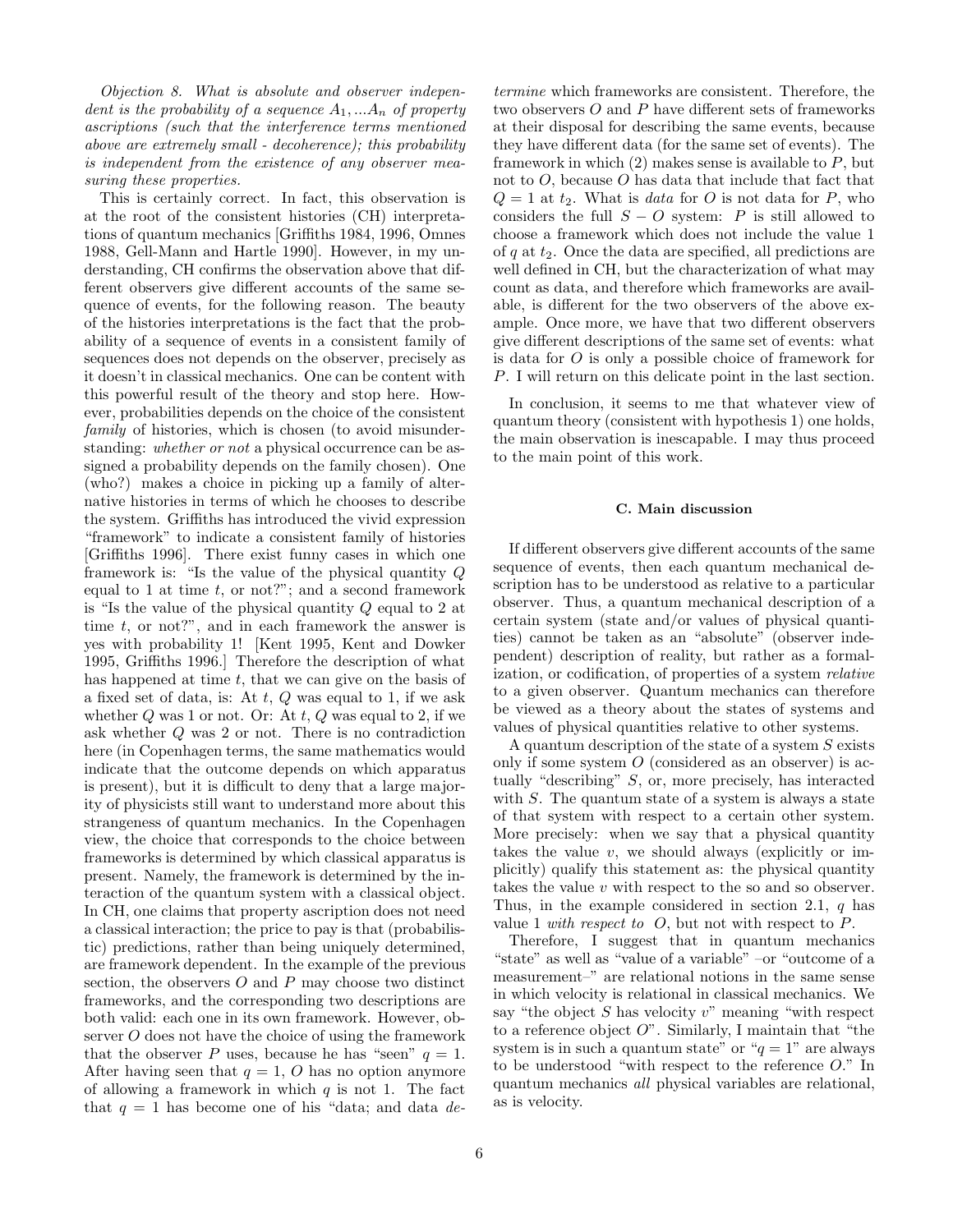If quantum mechanics describes relative information only, one could consider the possibility that there is a deeper underlying theory that describes what happens "in reality". This is the thesis of the incompleteness of quantum mechanics (first suggested in [Born 1926]!). Examples of hypothetical underlying theories are hidden variables theories [Bohm 1951, Belifante 1973]. Alternatively, the "wave-function-collapse-producing" systems can be "special" because of some non-yet-understood physics, which becomes relevant due to large number of degrees of freedom [Ghirardi Rimini and Weber 1986, Bell 1987], complexity [Hughes 1989], quantum gravity [Penrose 1989] or other.

As is well known, there are no indications on *physical* grounds that quantum mechanics is incomplete. Indeed, the *practice* of quantum mechanics supports the view that quantum mechanics represents the best we can say about the world at the present state of experimentation, and suggests that the structure of the world grasped by quantum mechanics is deeper, and not shallower, than the scheme of description of the world of classical mechanics. On the other hand, one could consider motivations on *metaphysical* grounds, in support of the incompleteness of quantum mechanics. One could argue: "Since reality has to be real and universal, and the same for everybody, then a theory in which the description of reality is observer-dependent is certainly an incomplete theory". If such a theory were complete, our concept of reality would be disturbed.

But the way I reformulated the problem of the interpretation of quantum mechanics in section I. should make us suspicious and attentive precisely to such kinds of arguments, I believe. Indeed, what we are looking for is precisely some "wrong general assumption" that we suspect to have, and that could be at the origin of the unease with quantum mechanics. Thus, I discard the thesis of the incompleteness of quantum mechanics and assume

Hypothesis 2 (Completeness): Quantum mechanics provides a complete and selfconsistent scheme of description of the physical world, appropriate to our present level of experimental observations.

The conjunction of this hypothesis 2 with the main observation of section II.A and the discussion above leads to the following idea:

> *Quantum mechanics is a theory about the physical description of physical systems relative to other systems, and this is a complete description of the world.*

The thesis of this paper is that this conclusion is not self-contradictory. If this conclusion is valid, then the incorrect notion at the source of our unease with quantum theory has been uncovered: it is the notion of true, universal, observer-independent description of the state of

the world. If the notion of observer-independent description of the world is unphysical, a complete description of the world is exhausted by the relevant information that systems have about each other. Namely, there is neither an absolute state of the system, nor absolute properties that the system has at a certain time. Physics is fully relational, not just as far as the notions of rest and motion are considered, but with respect to all physical quantities. Accounts (1) and (2) of the sequence of events  $\mathcal E$  are both correct, even if distinct: any time we talk about a state or property of a system, we have to refer these notions to a specific observing, or reference system. Thus, I propose the idea that quantum mechanics indicates that the notion of a universal description of the state of the world, shared by all observers, is a concept which is physically untenable, on experimental ground.<sup>∗</sup>

Thus, the hypothesis on which I base this paper is that accounts (1) and (2) are both fully correct. They refer to different observers. I propose to reinterpret every contingent statement about nature ("the electron has spin up", "the atom is in the so and so excited state", the "spring is compressed", "the chair is here and not there") as elliptic expressions for relational assertions ("the electron has spin up *with respect to the Stern Gerlac apparatus*" ... "the chair is here and not there *with respect to my eyes*", and so on). A general physical theory is a theory about the state that physical systems have, relative to each other. I explore and elaborate this possibility in this paper.

# D. Relation between descriptions

The multiplication of points of view induced by the relational notion of state and physical quantities' values considered above raises the problem of the relation between distinct descriptions of the same events. What is the relation between the value of a variable  $q$  relative to an observer  $O$ , and the value of the same variable relative to a different observer? This problem is subtle. Consider the example of section II.A. We expect some relation between the description of the world illustrated in (1) and in (2).

First of all, one may ask what is the "actual", "absolute" relation between the description of the world relative to  $O$  and the one relative to  $P$ . This is a ques-

<sup>∗</sup>To counter objections based on instinct alone, it is perhaps worthwhile recalling the great resistance that the idea of fully relational notions of "rest" and "motion" encountered at the beginning of the scientific revolution. I think that quantum mechanics (and general relativity) could well be in the course of triggering a –not yet developed– revision of world views as far reaching as the seventeenth century's one (on this, see [Rovelli 1995]).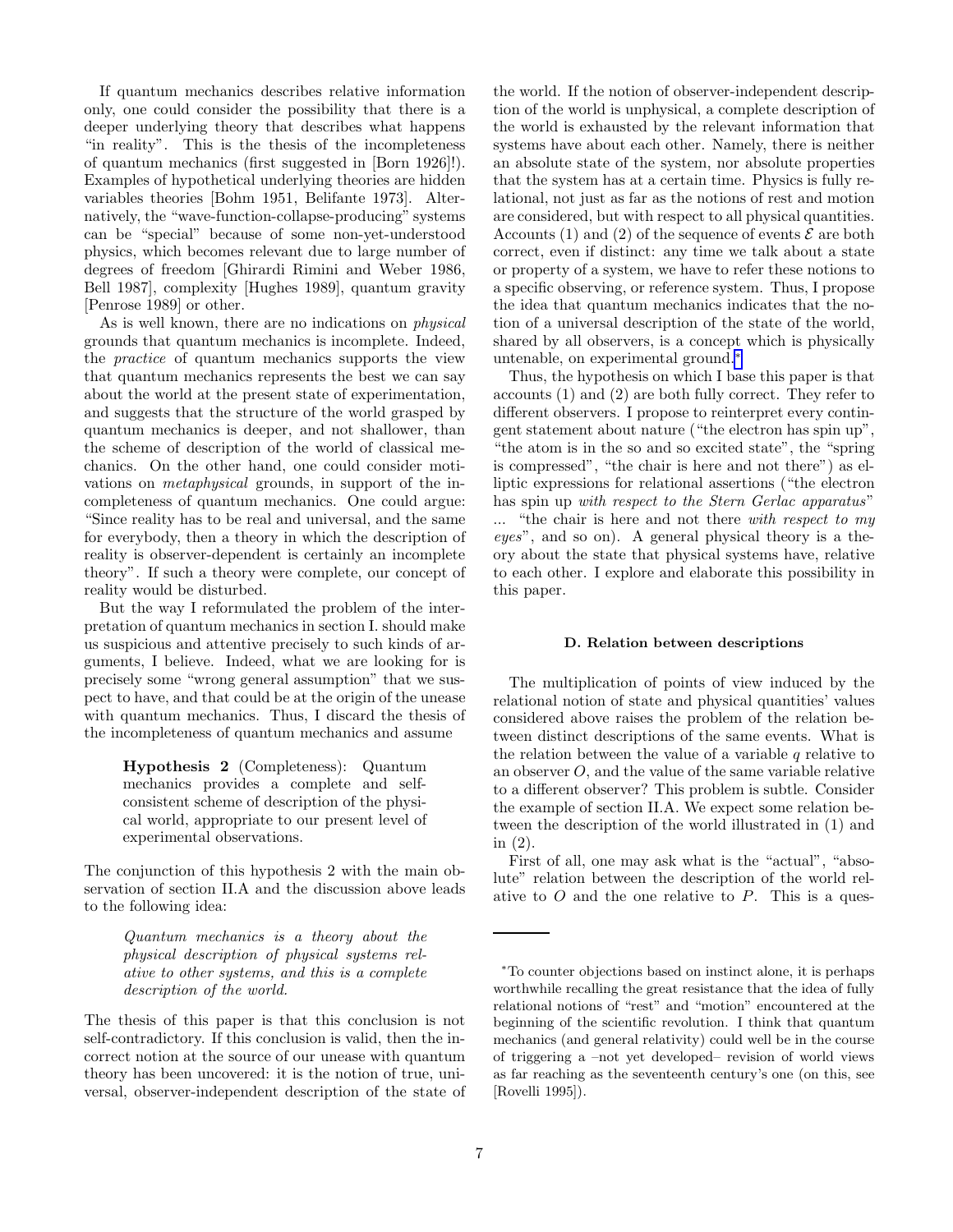tion debated in the context of "perspectival" interpretations of quantum mechanics. I think that the question is ill-posed. The absolute state of affairs of the world is a meaningless notion; asking about the absolute relation between two descriptions is precisely asking about such an absolute state of affairs of the world. Therefore there is no meaning in the "absolute" relation between the views of different observers. In particular, there is no way of deducing the view of one from the view of the other.

Does this mean that there is no relation whatsoever between views of different observers? Certainly not; it means that the relation itself must be understood quantum mechanically rather than classically. Namely the issue of the relation between views must be addressed within the view of one of the two observers (or of a third one). In other words, we may investigate the view of the world of  $O$ , as seen by  $P$ . Still in other words: the fact that a certain quantity q has a value with respect to  $\overline{O}$  is a physical fact; as a physical fact, its being true, or not true, must be understood as relative to an observer, say P. Thus, the relation between  $O$ 's and  $P$ 's views is not absolute either, but it can be described in the framework of, say, P's view.

There is an important physical reason behind this fact: It *is* possible to compare different views, but the process of comparison is always a physical interaction, and all physical interactions are quantum mechanical in nature. I think that this simple fact is forgotten in most discussions on quantum mechanics, yielding serious conceptual errors. Suppose a physical quantity  $q$  has value with respect to you, as well as with respect to me. Can we compare these values? Yes we can, by communicating among us. But communication is a physical interaction and therefore is quantum mechanical. In particular, it is intrinsically probabilistic. Therefore you can inquire about the value of  $q$  with respect to me, but this is (in principle) a quantum measurement as well.

Next, one must distinguish between two different questions: (i) Does  $P$  "know" that  $S$  "knows" the value of  $q$ ? (ii) Does P know what is the value of q relative to  $O$ ? (I know *that* you know the amount of your salary, but I do not know *what* you know about the amount of your salary).

(i) Can  $P$  "know" that  $O$  has made a measurement on S at time  $t_2$ ? The answer is yes. P has a full account of the events  $\mathcal{E}$ . Description (2) expresses the fact that O has measured S. The key observation is that in the state at  $t_2$  in (2), the variables q (with eigenstates  $|1\rangle$ and  $|2\rangle$ ) and the pointer variable (with eigenstates  $|O1\rangle$ and  $|O2\rangle$  are correlated. From this fact, P understands that the pointer variable in  $O$  has information about  $q$ . In fact, the state of  $S - O$  is the quantum superposition of two states: in the first,  $(|1\rangle \otimes |01\rangle)$ , S is in the  $|1\rangle$ state and the hand of the observer is correctly on the '1' mark. In the second,  $(|2\rangle \otimes |O2\rangle)$ , S is in the  $|2\rangle$  state and the hand of the observer is, correctly again, on the  $'2'$  mark. In both cases, the hand of  $O$  is on the mark

that correctly represents the state of the system. More formally, there is an operator  $M$  on the Hilbert space of the  $S - O$  system whose physical interpretation is "Is the pointer correctly correlated to  $q$ ?" If P measures M, then the outcome of this measurement would be yes with certainty, when the state of the  $S - O$  system is as in (2). The operator  $M$  is given by

$$
M(|1\rangle \otimes |O1\rangle) = |1\rangle \otimes |O1\rangle
$$
  
\n
$$
M(|1\rangle \otimes |O2\rangle) = 0
$$
  
\n
$$
M(|2\rangle \otimes |O2\rangle) = |2\rangle \otimes |O2\rangle
$$
  
\n
$$
M(|2\rangle \otimes |O1\rangle) = 0
$$
 (3)

where the eigenvalue 1 means "yes, the hand of  $O$  indicates the correct state of S" and the eigenvalue 0 means "no, the hand of O does not indicate the correct state of S". At time  $t_2$ , the  $S - O$  system is in an eigenstate of M with eigenvalue 1; therefore  $P$  can predict with certainty that  $O$  "knows" the value of  $q$ . Thus, it is meaningful to say that, according to the P description of the events  $\mathcal{E}$ ,  $O$  "knows" the quantity q of  $S$ , or that he "has measured" the quantity  $q$  of  $S$ , and the pointer variable embodies the information.

A side remark is important. In general, the state of the  $S - O$  system will not be an eigenvalue of M. In particular, the physical interaction between S and O which establishes the correlation will take time. Therefore the correlation between the  $q$  variable of  $S$  and the pointer variable of O will be established gradually. Does this mean that, in  $P$  views, the measurement is made "gradually", namely that, according to  $P$ ,  $q$  will have value with respect to  $O$  only partially? This is a much debated question: "Half the way through the measurement, has a measurement being done?". By realizing that P's knowledge about O is also quantum mechanical, we find  $-I$ believe– the solution of the puzzle: If the state of the  $S - O$  system is not an eigenstate of M, then, following standard quantum mechanics rule, this means that any eventual attempt of  $P$  to verify whether or not a measurement has happened will have outcome "yes" or "no" with a certain respective probability. In other words: there is no half-a-measurement; there is probability onehalf that the measurement has been made! We never see quantum superpositions of physical values, we only see physical values, but we can predict which one we are going to see only probabilistically. Similarly, I can say only probabilistically whether or not a physical quantity has taken value for you; but I should not say that you "halfsee" a physical quantity! Thus, by representing the fact that (for  $P$ ) "the pointer variable of  $O$  has information about the q variable in  $S$ " by means of the operator M resolves the well- known and formidable problem of defining the "precise moment" in which the measurement is performed, or the precise "amount of correlation" needed for a measurement to be established –see for instance [Bacciagaluppi and Hemmo 1995]. Such questions are not classical questions, but quantum mechanical questions, because whether or not  $O$  has measured  $S$  is not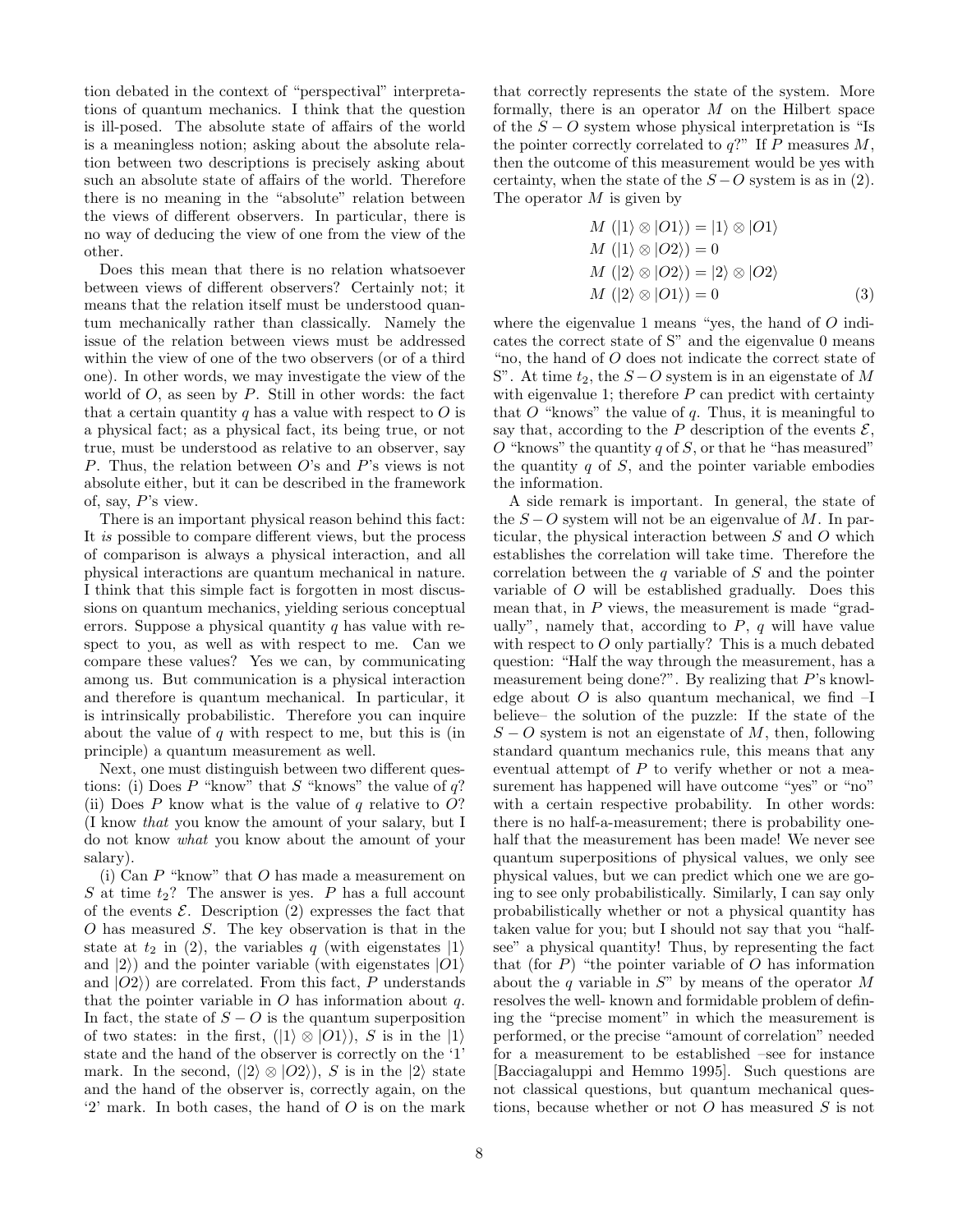an absolute property of the  $S - O$  state, but a quantum property of the quantum  $S-O$  system, that can be investigated by  $P$ , and whose yes/no answers are, in general, determined only probabilistically. In other words: *imperfect correlation does not imply no measurement performed, but only a smaller than 1 probability that the measurement has been completed.*

A second remark in this regard is that, due to the well-known bi-orthogonal decomposition theorem, there are always correlated variables in any coupled system (in a pure state). Therefore there is always "some" operator M for which the  $S - O$  system is an eigenstate. Much emphasis has been given to this fact in the literature. I do not think this fact is very relevant. Imagine we have a quantum particle in a box, with a finite probability to tunnel out of it (say this models a nuclear decay). At some initial time we describe the state with a wave function concentrated in the box. At some later time a Geiger counter detects the particle outside the box, and we describe the particle as a position eigenstate at the Geiger counter position. During the time in between, we can describe the state of the particle by giving the wave form of its Schrödinger wave  $\psi(x)$  as it leaks out of the box. Now, in principle, we know that there is an operator A in the Hilbert space of the particle such that  $\psi(x)$  is an eigenstate of A. Therefore we know that "some" quantity is uniquely defined at any moment. But what is the interest of such observation? Very little, I would say. A will correspond to some totally uninteresting and practically non measurable quantity. Similarly, given an arbitrary state of the coupled  $S - O$  system, there will always be a basis in each of the two Hilbert spaces which gives the bi-orthogonal decomposition, and therefore which defines an M for which the coupled system is an eigenstate. But this is of null practical nor theoretical significance. We are interested in *certain* self-adjoint operators only, representing observables that we know how to measure; for this same reason, we are only interested in correlations between *certain* quantities: the ones we know how to measure.

The second question  $P$  may ask is: (ii.) What is the outcome of the measurement performed by  $O$ ? It is important not to confuse the statement "P knows *that* O knows the value of q" with the statement "P knows *what* O knows about  $q$ ". In general, the observer P does not know "what is the value of the observable q that  $O$  has measured" (unless  $\alpha$  or  $\beta$  in (2) vanish). An observer with sufficient initial information may predict which variable the other observer has measured, but not the outcome of the measurement. Communication of measurements results is however possible (and fairly common!). P can measure the outcome of the measurement performed by O. She can, indeed, measure whether O is in  $|O1\rangle$ , or in  $|O2\rangle$ .

Notice that there is a consistency condition to be fulfilled, which is the following: if  $P$  knows that  $O$  has measured  $q$ , then she measures  $q$ , and then she measures what  $O$  has obtained in measuring  $q$  (namely she measures the

pointer variable), then consistency requires that the results obtained by  $P$  on the  $q$  variable and on the pointer variable be correlated. Indeed, they are! as was first noticed by von Neumann, and as is clear from (2). Thus, there is a satisfied consistency requirement in the notion of relative description discussed. This can be expressed in terms of standard quantum mechanical language: From the point of view of the P description:

> *The fact that the pointer variable in* O *has information about* S *(has measured* q*) is expressed by the existence of a correlation between the* q *variable of* S *and the pointer variable of* O*. The existence of this correlation is a measurable property of the* S − O *state.*

#### E. Information

It is time to introduce the main concept in terms of which I propose to interpret quantum mechanics: information.

What is the precise nature of the relation between the variable  $q$  and the system  $O$  expressed in the statement " $q = 1$  relative to O"? Does this relation have a comprehensible physical meaning? Can we analyze it in physical terms? The answer has emerged in the previous subsection. Let me recapitulate the main idea: The statement "q has a value relative to  $O$ " refers to the contingent state of the  $S - O$  system. But the contingent state of the  $S - O$  system has no observer-independent meaning. We can make statements about the state of the  $S - O$  system only provided that we interpret these statements as relative to a third physical system P. Therefore, it should be possible to understand what is the physical meaning of "q has a value relative to  $O$ " by considering the description that P gives (or could give) of the  $S - O$  system. This description is not in terms of classical physics, but in quantum mechanical terms; it is the one given in detail above. The result is that "q has value with respect to S means that there is a correlation between the variable  $q$  and the pointer variable in  $O$ , namely that  $P$  is able to predict that subsequent measurements she will make on  $q$  and on the pointer variable will produce correlated outcomes.

Correlation is "information" in the sense of information theory [Shannon 1949]. If the state of the  $S - O$ system is in an eigenstate of  $M$  with eigenvalue 1, then the four possible configurations that the  $q$  variable and the pointer variable can take are reduced to two. Therefore (by definition) the pointer variable has information about  $q$ . Let me then take a lexical move. I will from now on express the fact that  $q$  has a certain value with respect to  $O$  by saying:  $O$  has the "information" that  $q=1.$ 

The notion of information I employ here should not be confused with other notions of information used in other contexts. I use here a notion of information that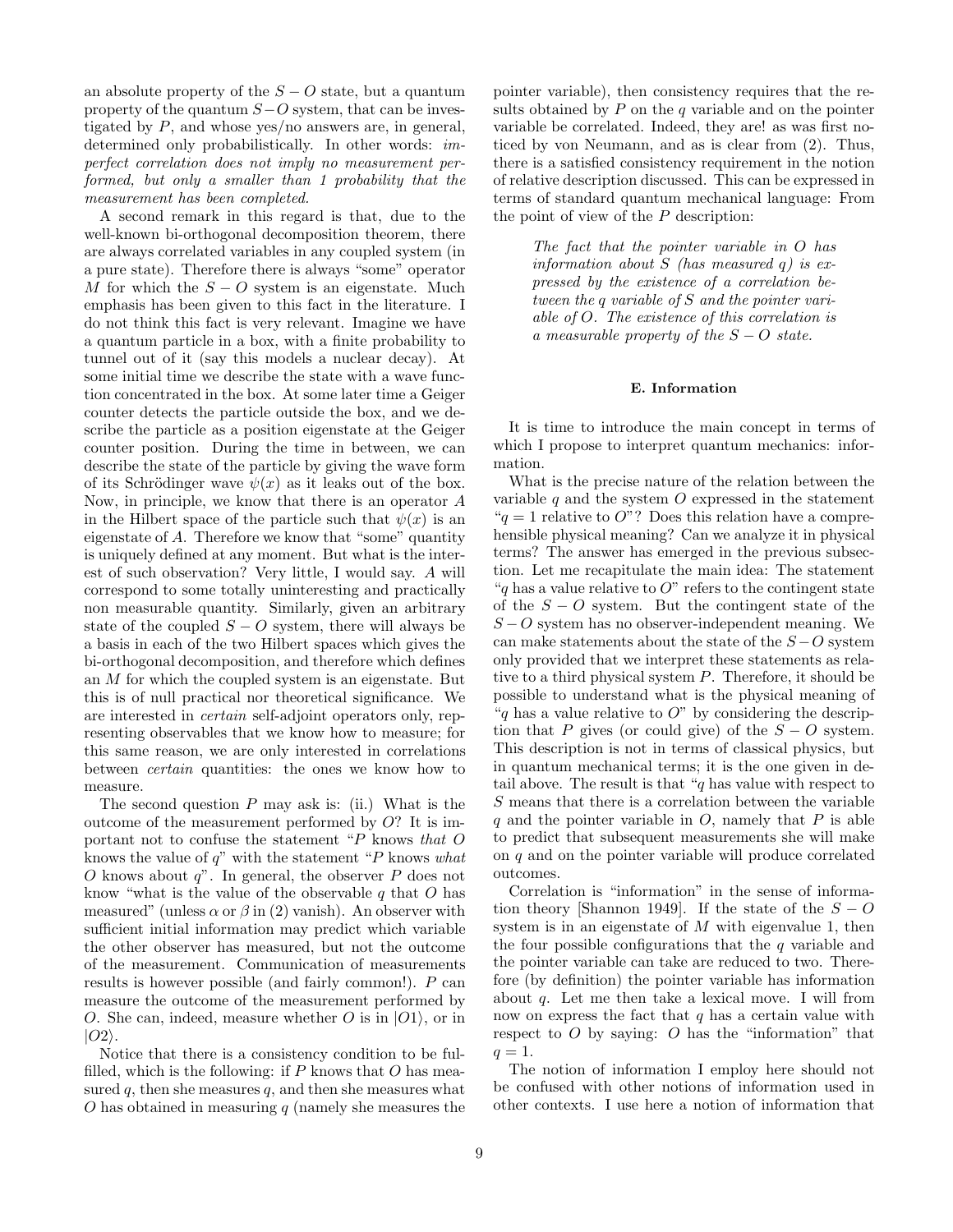does not require distinction between human and nonhuman observers, systems that understand meaning or don't, very-complicated or simple systems, and so on. As it is well known, the problem of defining such a notion was brilliantly solved by Shannon: in the technical sense of information-theory, the amount of information is the number of the elements of a set of alternatives out of which a configuration is chosen. Information expresses the fact that a system is in a certain configuration, which is correlated to the configuration of another system (information source). The relation between this notion of information and more elaborate notions of information is given by the fact that the information-theoretical information is a minimal condition for more elaborate notions. In a physical theory it is sufficient to deal with this basic information-theoretical notion of information. This is very weak; it does not require us to consider information storage, thermodynamics, complex systems, meaning, or anything of the sort. In particular: (i.) information can be lost dynamically (correlated state may become uncorrelated); (ii.) we do not distinguish between correlation obtained on purpose and accidental correlation; Most important: (iii.) any physical system may contain information about another physical system. For instance if we have two spin-1/2 particles that have the same value of the spin in the same direction, we say that one has information about the other one. Thus observer system in this paper is any possible physical system (with more than one state). If there is any hope of understanding how a system may behave as observer without renouncing the postulate that all systems are equivalent, then the same kind of processes –"collapse"– that happens between an electron and a CERN machine, may also happen between an electron and another electron. Observers are not "physically special systems" in any sense. The relevance of information theory for understanding quantum physics has been advocated by John Wheeler [Wheeler 1988, 1989, 1992].

Thus, the physical nature of the relation between S and  $O$  expressed in the fact that  $q$  has a value relative to  $O$  is captured by the fact that  $O$  has information (in the sense of information theory) about q. By "q has a value relative to  $O$ ", we mean "relative to  $P$ , there is a certain correlation in the  $S$  and  $O$  states", or, equivalently, "O has information about  $q$ ".

Notice that this is, in a sense, only a partial answer to the question formulated at the beginning of this section. First, it is a quantum mechanical answer, because P's information about the  $S - O$  system is probabilistic. Second, it is an answer that only shifts the problem by one step, because the information possessed by O is explained in terms of the information possessed by  $P$ . Thus, the notion of information I use has a double valence. On the one hand, I want to weaken all physical statements that we make: not "the spin is up", but "we have information that the spin is up" –which leaves the possibility open to the fact that somebody other has different information. Thus, *information* indicates the usual ascription of

values to quantities that founds physics, but emphasizes their relational aspect. On the other hand, this ascription can be described within the theory itself, as informationtheoretical *information*, namely correlation. But such a description, in turn, is quantum mechanical and observer dependent, because a universal observer-independent description of the state of affairs of the world does not exist. Finally, there is a key irreducible distinction between P's knowledge that O has information about q and  $O$ 's knowledge of q. Physics is the theory of the relative information that systems have about each other. This information exhausts everything we can say about the world.

At this point, the main ideas and concepts have been formulated. In the next section, I consider a certain number of postulates expressed in terms of these concepts, and derive quantum mechanics from these postulates.

# III. ON THE RECONSTRUCTION OF QUANTUM MECHANICS

#### A. Basic concepts

Physics is concerned with relations between physical systems. In particular, it is concerned with the description that physical systems give of other physical systems. Following hypothesis 1, I reject any fundamental distinctions as: system/observer, quantum/ classical system, physical system/consciousness. Assume that the world can be decomposed (possibly in a variety of ways) in a collection of systems, each of which can be equivalently considered as an observing system or as an observed system. A system (observing system) may have information about another system (observed system). Information is exchanged via physical interactions. The actual process through which information is collected and perhaps stored is not of particular interest here, but can be physically described in any specific instance.

Information is a discrete quantity: there is a minimum amount of information exchangeable (a single bit, or the information that distinguishes between just two alternatives.) I will denote a process of acquisition of information (a measurement) as a "question" that a system (observing system) asks another system (observed system). Since information is discrete, any process of acquisition of information can be decomposed into acquisitions of elementary bits of information. I refer to an elementary question that collects a single bit of information as a "yes/no question", and I denote these questions as  $Q_1, Q_2, \ldots$ 

Any system S, viewed as an observed system, is characterized by the family of yes/no questions that can be asked to it. These correspond to the physical variables of classical mechanics and to the observables of conventional quantum mechanics. I denote the set of these questions as  $W(S) = \{Q_i, i \in I\}$ , where the index i belongs to an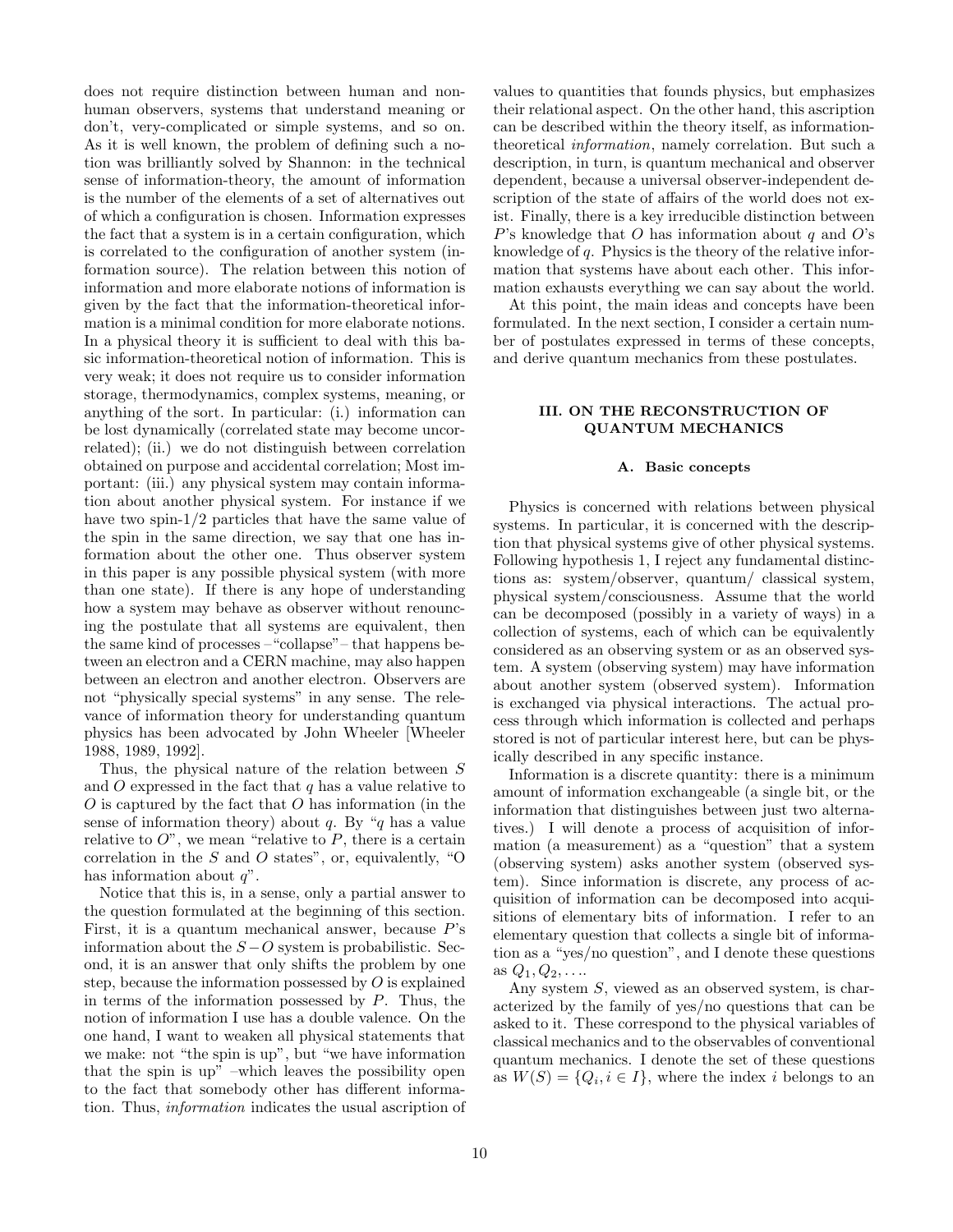index set I characteristic of S. The general kinematical features of  $S$  are representable as relations between the questions  $Q_i$  in  $W(S)$ , that is, structures over  $W(S)$ . For instance, meaningful questions that can be asked to an electron are whether the particle is in a certain region of space, whether its spin along a certain direction is positive, and so on.

The result of a sequence of questions  $(Q_1, Q_2, Q_3, \ldots)$ to  $S$ , from an observer system  $O$ , can be represented by a string

$$
(e_1, e_2, e_3, \ldots) \tag{4}
$$

where each  $e_i$  is either 0 or 1 (no or yes) and represents the response of the system to the question  $Q_i$ . Thus the information that  $O$  has about  $S$  can be represented as a binary string. It is a basic fact about nature that knowledge of a portion  $(e_1, \ldots, e_n)$  of this string provides indications about the subsequent outcomes  $(e_{n+1}, e_{n+2}, \ldots)$ . It is in this sense that a string (4) contains the information that  $O$  has about  $S$ .

Trivially repeating the same question (experiment) and obtaining always the same outcome does not increase the information on S. The *relevant* information (from now on, simply information) that  $O$  has about  $S$  is defined as the non-trivial content of the (potentially infinite) string (4), that is the part of (4) relevant for predicting future answers of possible future questions. The relevant information is the subset of the string (4), obtained discarding the  $e_i$ 's that do not affect the outcomes of future questions.

The relation between the notions introduced and traditional notions used in quantum mechanics is transparent: A question is a version of a measurement. The idea that quantum measurements can be reduced to yes/no measurements is old. A yes/no measurement is represented by a projection operator onto a linear subset of the Hilbert space, or by the linear subset of the Hilbert space itself. Here this idea is not derived from the quantum mechanical formalism, but is justified in informationtheoretical terms. The notions of observing system and observed system reflect the traditional notions of observer and system (but any system can play both roles here).  $W(S)$  corresponds to the set of the observables. Recall that in algebraic approaches a system is characterized by the (algebraic) structure of the family of its observables.

A notion does not appear here: the state of the system. The absence of this notion is the prime feature of the interpretation considered here. In place of the notion of state, which refers solely to the system, the notion of the information that a system has about another system has been introduced. I view this notion very concretely: a piece of paper on which outcomes of measurements are written, hands of measuring apparatus, memory of scientists, or a two-value variable which is up or down after an interaction.

For simplicity, in the following I focus on systems that in conventional quantum mechanics are described by a finite dimensional Hilbert space. This choice simplifies the mathematical treatment of the theory, avoiding continuum spectrum and other infinitary issues.

### B. The two main postulates

Postulate 1 (Limited information). There is a maximum amount of relevant information that can be extracted from a system.

The physical meaning of postulate 1 is that it is possible to exhaust, or give a complete description of the system. In other words, any future prediction that can be inferred about the system out of an infinite string (4), can also be inferred from a finite subset

$$
s = [e_1, \dots, e_N] \tag{5}
$$

of  $(4)$ , where N is a number that characterizes the system S. The finite string (5) represents the maximal knowledge that O has about  $S^{\dagger}$  One may say that any system S has a maximal "information capacity"  $N$ , where  $N$ , an amount of information, is expressed in bits. This means that  $N$  bits of information exhaust everything we can say about S. Thus, each system is characterized by a number  $N$ . In terms of traditional notions, we can view  $N$  as the smallest integer such that  $N \ge \log_2 k$ , where k is the dimension of the Hilbert space of the system S. Recall that the outcomes of the measurement of a complete set of commuting observables, characterizes the state, and in a system described by a  $k = 2^N$  dimensional Hilbert space such measurements distinguish one outcome out of  $2^N$  alternative (the number of orthogonal basis vectors): this means that one gains information  $N$  on the system. Postulate 1 is confirmed by our experience about the world (within the assumption above, that we restrict to finite dimensional Hilbert space systems. Generalization to infinite systems should not be difficult.)

Notice that postulate 1 already adds the Planck's constant to classical physics. Consider a classical system described by a variable  $q$  that takes bounded but continuous values; for instance, the position of a particle. Classically, the amount of information we can gather about it is infinite: we can locate its state in the system's phase space with arbitrary precision. Quantum mechanically, this infinite localization is impossible because of postulate 1. Thus, maximum available information can localize the state only within a finite region of the phase space. Since

<sup>&</sup>lt;sup>†</sup>The string  $(5)$  is essentially the state. The novelty here is not the fact that the state is defined as the response of the system to a set of yes/no experiments: this is the traditional reading of the state as a preparation procedure. The novelty is that this notion of state is relative to the observer that has asked the questions.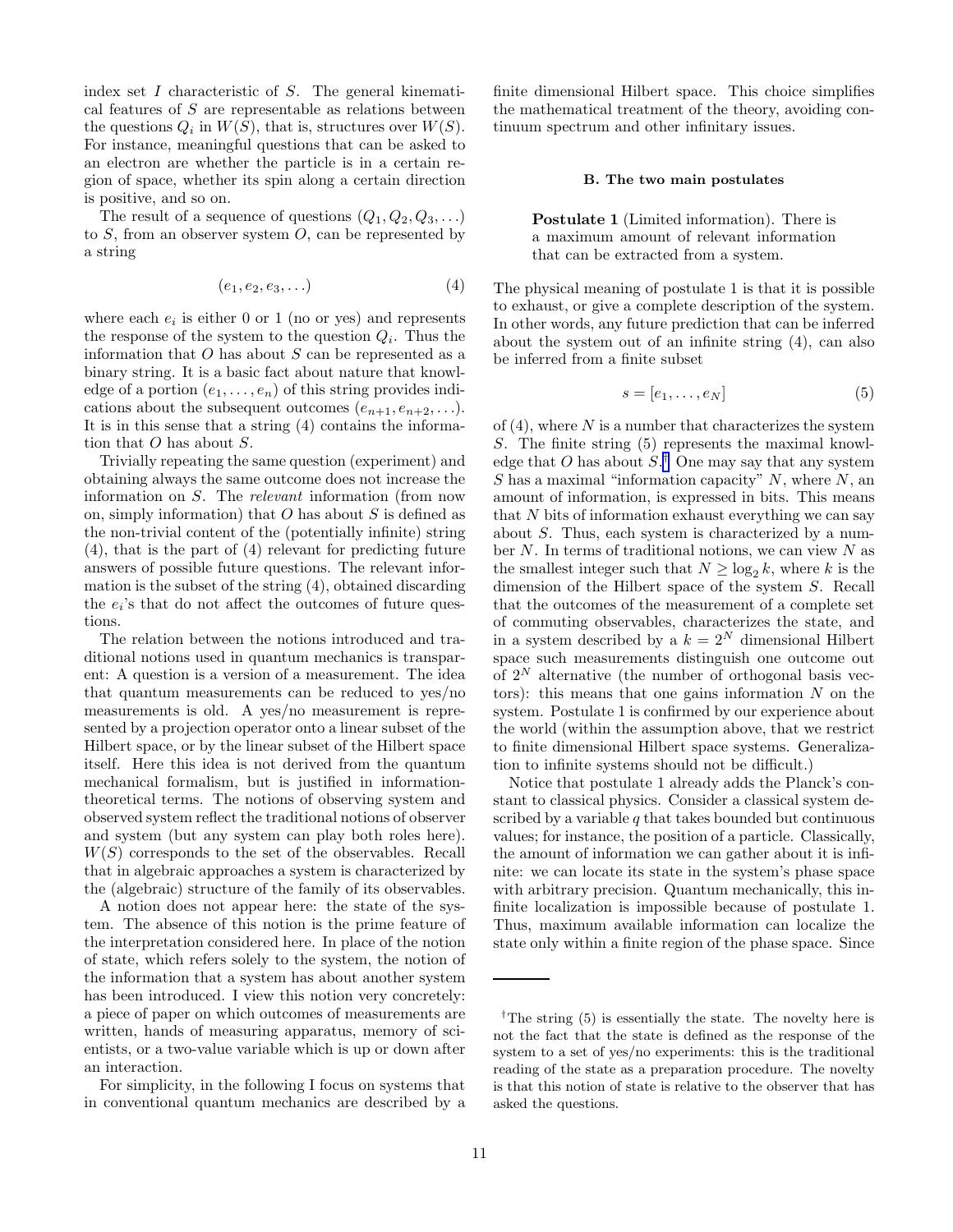the dimensions of the classical phase space of any system are  $(L^2T^{-1}M)^n$ , there must be a universal constant with dimension  $L^2T^{-1}M$ , that determines the minimal localizability of objects in phase space. This constant is of course Planck's constant. Thus we can view Planck's constant just as the transformation coefficient between physical units (position  $\times$  momentum) and information theoretical units (bits).

What happens if, after having asked the  $N$  questions such that the maximal information about  $S$  has been gathered, the system O asks a further question  $Q_{N+1}$ ?

Postulate 2 (Unlimited information). It is always possible to acquire new information about a system.

If, after having gathered the maximal information about S, the system  $O$  asks a further question  $Q$ , to the observed system  $S$ , there are two extreme possibilities: either the question  $Q$  is fully determined by previous questions, or not. In the first case, no new information is gained. However, the second postulate asserts that there is always a way to acquire new information. This postulate implies therefore that the sequence of responses we obtain from observing a system cannot be fully deterministic.

The motivation for the second postulate is fully experimental. We know that all quantum systems (and all systems are quantum systems) have the property that even if we know their quantum state  $|\psi\rangle$  exactly, we can still "learn" something new about them by performing a measurement of a quantity O such that  $|\psi\rangle$  is not an eigenstate of O. This is an *experimental* result about the world, coded in quantum mechanics. Postulate 2 expresses this result.

Since the amount of information that O can have about  $S$  is limited by postulate 1, when new information is acquired, part of the old relevant-information becomes irrelevant. In particular, if a new question Q (not determined by the previous information gathered), is asked, then O looses (at least) one bit of the previous information. So that, after asking the question  $Q$ , new information is available, but the total amount of relevant information about the system does not exceed  $N$  bits.

Rather surprisingly, those two postulates are (almost) sufficient to reconstruct the full formalism of quantum mechanics. Namely, one may assert that the physical content of the general formalism of quantum mechanics is (almost) nothing but a sequence of consequences of two physical facts expressed in postulates 1 and 2. This is illustrated in the next section.

# C. Reconstruction of the formalism, and the third postulate

In this section, I discuss the possibility of deriving the formalism of quantum mechanics from the physical assertions contained in the postulates 1 and 2. This section is technical, and the uninterested reader may skip it and jump to section III.D. The technical machinery I employ has been developed (with different motivations) in quantum logic analyses. See for example [Beltrametti and Cassinelli 1981]. As I mentioned in the introduction, the reconstruction attempt is not fully successful. I will be forced to introduce a third postulate (besides various relative minor assumptions). I will speculate on the possibility of giving this postulate a simple physical meaning, but I do not have any clear result. This difficulty reflects parallel difficulties in the quantum logic reconstruction attempts.

Let me begin by analyzing the consequences of the first postulate. The number of questions in  $W(S)$  can be much larger than N. Some of these questions may not be independent. In particular, one may find (experimentally) that they can be related by implication  $(Q_1 \Rightarrow Q_2)$ , union  $(Q_3 = Q_1 \vee Q_2)$  and intersection  $(Q_3 = Q_1 \wedge Q_2)$ . One can define an always false  $(Q_0)$  and an always true question  $(Q_{\infty})$ , the negation of a question  $(\neg Q)$ , and a notion of orthogonality as follows: if  $Q_1 \Rightarrow \neg Q_2$ , then  $Q_1$  and  $Q_2$ are orthogonal (we indicate this as  $Q_1 \perp Q_2$ ). Equipped with these structures, and under the (non-trivial) additional assumption that ∨ and ∧ are defined for every pair of questions,  $W(S)$  is an orthomodular lattice [Beltrametti and Cassinelli 1981, Huges 1989].

If there is a maximal amount of information that can be extracted from the system, we may assume that one can select in  $W(S)$  an ensemble of N questions  $Q_i$ , which we denote as  $c = \{Q_i, i = 1, N\}$ , that are independent from each other. There is nothing canonical in this choice, so there may be many distinct families  $c, b, d, \ldots$  of N independent questions in  $W(S)$ . If a system O asks the N questions in the family  $c$  to a system  $S$ , then the answers obtained can be represented as a string that we denote as

$$
s_c = [e_1, \dots, e_N]_c \tag{6}
$$

The string  $s_c$  represents the information that O has about S, as a result of the interaction that allowed it to ask the questions in c. The string  $s_c$  can take  $2^N = K$  values; we denote these values as  $s_c^{(1)}, s_c^{(2)}, ..., s_c^{(K)}$ . So that

$$
s_c^{(1)} = [0, 0, ..., 0]_c
$$
  
\n
$$
s_c^{(2)} = [0, 0, ..., 1]_c
$$
  
\n...,  
\n
$$
s_c^{(K)} = [1, 1, ..., 1]_c
$$
 (7)

Since the  $2^N$  possible outcomes  $s_c^{(1)}, s_c^{(2)}, ..., s_c^{(K)}$  of the N yes/no questions are (by construction) mutually exclusive, we can define  $2^N$  new questions  $Q_c^{(1)}...Q_c^{(K)}$  such that the yes answer to  $Q_c^{(i)}$  corresponds to the string of answers  $s_c^{(i)}$ :

$$
Q_c^{(1)} = \neg Q_1 \land \neg Q_2 \land \dots \land \neg Q_N
$$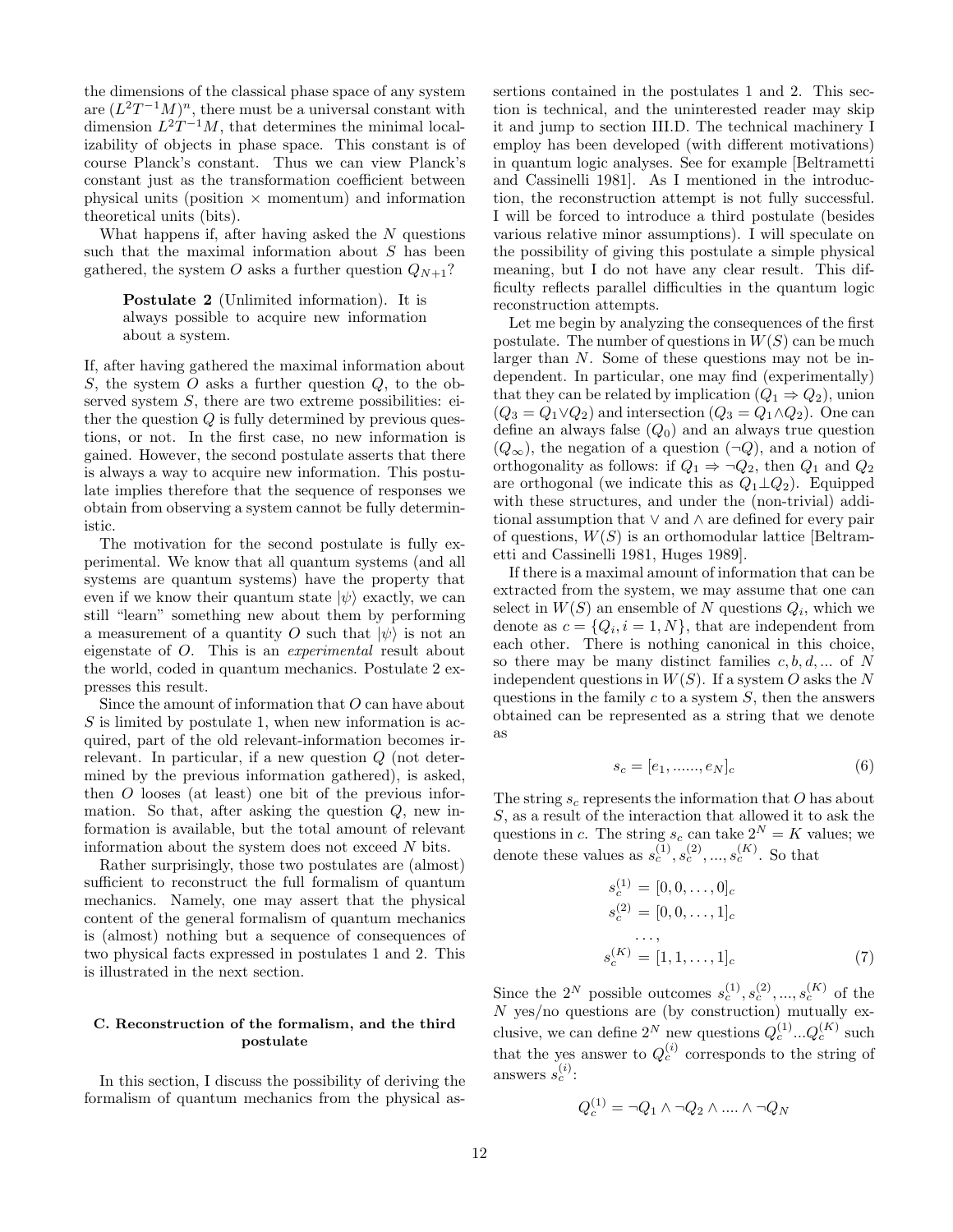$$
Q_c^{(2)} = \neg Q_1 \land \neg Q_2 \land \dots \land Q_N
$$
  
...  

$$
Q_c^{(k)} = Q_1 \land Q_2 \land \dots \land Q_N
$$
 (8)

We refer to questions of this kind as "complete questions". By taking all possible unions of sets of complete questions  $Q_c^{(i)}$  (of the same family c), we construct a Boolean algebra that has  $Q_c^{(i)}$  as atoms.

Alternatively, the observer  $O$  could use a different family of N independent yes-no questions, in order to gather information about S. Denote an alternative set as b. Then, he will still have a maximal amount of relevant information about  $S$  formed by an  $N$ -bit string  $s_b = [e_1, \dots, e_N]_b$ . Thus, O can give different kinds of descriptions of S, by asking different questions. Correspondingly, denote as  $s_b^{(1)}...s_b^{(K)}$  the  $2^N$  values that  $s_b$ can take, and consider the corresponding complete questions  $Q_b^{(1)}...Q_b^{(K)}$  and the Boolean algebra they generate. Thus, it follows from the first postulate that the set of the questions  $W(S)$  that can be asked to a system S has a natural structure of an orthomodular lattice containing subsets that form Boolean algebras. This is precisely the algebraic structure formed by the family of the linear subsets of a Hilbert space, which represent the yes/no measurements in ordinary quantum mechanics! [Jauch 1968, Finkelstein 1969, Piron, 1972, Beltrametti and Cassinelli 1981.]

The next question is the extent to which the information (6) about the set of questions c determines the outcome of an additional question Q. There are two extreme possibilities: that  $Q$  is fully determined by  $(6)$ , or that it is fully independent, namely that the probability of getting a yes answer is 1/2. In addition, there is a range of intermediate possibilities: The outcome of Q may be determined probabilistically by  $s_c$ . The second postulate states explicitly that there are questions that are non-determined. Define, in general, as  $p(Q, Q_c^{(i)})$  the probability that a yes answer to Q will follow the string  $s_c^{(i)}$ . Given two complete families of information  $s_c$  and  $s_b$ , we can then consider the probabilities<sup> $\ddagger$ </sup>

$$
p^{ij} = p(Q_b^{(i)}, Q_c^{(j)})
$$
\n(9)

From the way it is defined, the  $2^N \times 2^N$  matrix  $p^{ij}$  cannot be fully arbitrary. First, we must have

$$
0 \ge p^{ij} \ge 1 \tag{10}
$$

Then, if the information  $s_c^{(j)}$ , is available about the system, one and only one of the outcomes  $s_b^{(i)}$ , may result. Therefore

$$
\sum_{i} p^{ij} = 1\tag{11}
$$

We also assume that  $p(Q_b^{(i)}, Q_c^{(j)}) = p(Q_c^{(j)}, Q_b^{(i)})$  (this is a new assumption! There is a relation with time reversal, but I leave it here as an unjustified assumption at this stage), from which we must have

$$
\sum_{j} p^{ij} = 1 \tag{12}
$$

The conditions (10-11-12) are strong constraints on the matrix  $p^{ij}$ . They are satisfied if

$$
p^{ij} = |U^{ij}|^2 \tag{13}
$$

where U is a unitary matrix, and  $p^{ij}$  can always be written in this form for some unitary matrix  $U$  (which, however, is not fully determined by  $p^{ij}$ ).

Consider a question in the Boolean algebra generated by a family  $s_c$ , for instance

$$
Q_c^{(jk)} = Q_c^{(j)} \vee Q_c^{(k)} \tag{14}
$$

In order to take this question into account, we cannot consider probabilities of the form  $p(Q_b^{(i)}, Q_c^{(jk)})$ , because a yes answer to  $Q_c^{(jk)}$  is less than the maximum amount of relevant information. But we may consider probabilities of the form, say,

$$
p^{i(jk)i} = p(Q_b^{(i)}, Q_c^{(jk)}Q_b^{(i)})
$$
\n(15)

defined as the probability that a yes answer to  $Q_b^{(i)}$  will follow a yes answer to  $Q_b^{(i)}$  (N bits of information) and a subsequent yes answer to  $Q_c^{(jk)}$  (N – 1 bits of information). As is well known, we have (experimentally!) that

$$
p^{i(jk)i} \neq p(Q_b^{(i)}, Q_c^{(j)}) p(Q_c^{(j)}, Q_b^{(i)})
$$
  
+ $p(Q_b(i), Q_c^{(k)}) p(Q_c^{(k)}, Q_b^{(i)})$   
=  $(p^{ij})^2 + (p^{ik})^2$  (16)

Accordingly, we can determine the missing phases of U in (13) by means of the correct relation, which is

$$
p^{i(jk)i} = |U^{ij}U^{ji} + U^{ik}U^{ki}|^2
$$
 (17)

It would be extremely interesting to study the constraints that the probabilistic nature of all quantities  $p$  implies, and to investigate to which extent the structure of quantum mechanics can be derived in full from these constraints. One could conjecture that eqs.(13-17) could be

<sup>‡</sup> I do not wish to enter here the debate on the meaning of probability in quantum mechanics. I think that the shift of perspective I am suggesting is meaningful in the framework of an objective definition of probability, tied to the notion of repeated measurements, as well as in the context of subjective probability, or any variant of this, if one does not accept Jayne's criticisms of the last.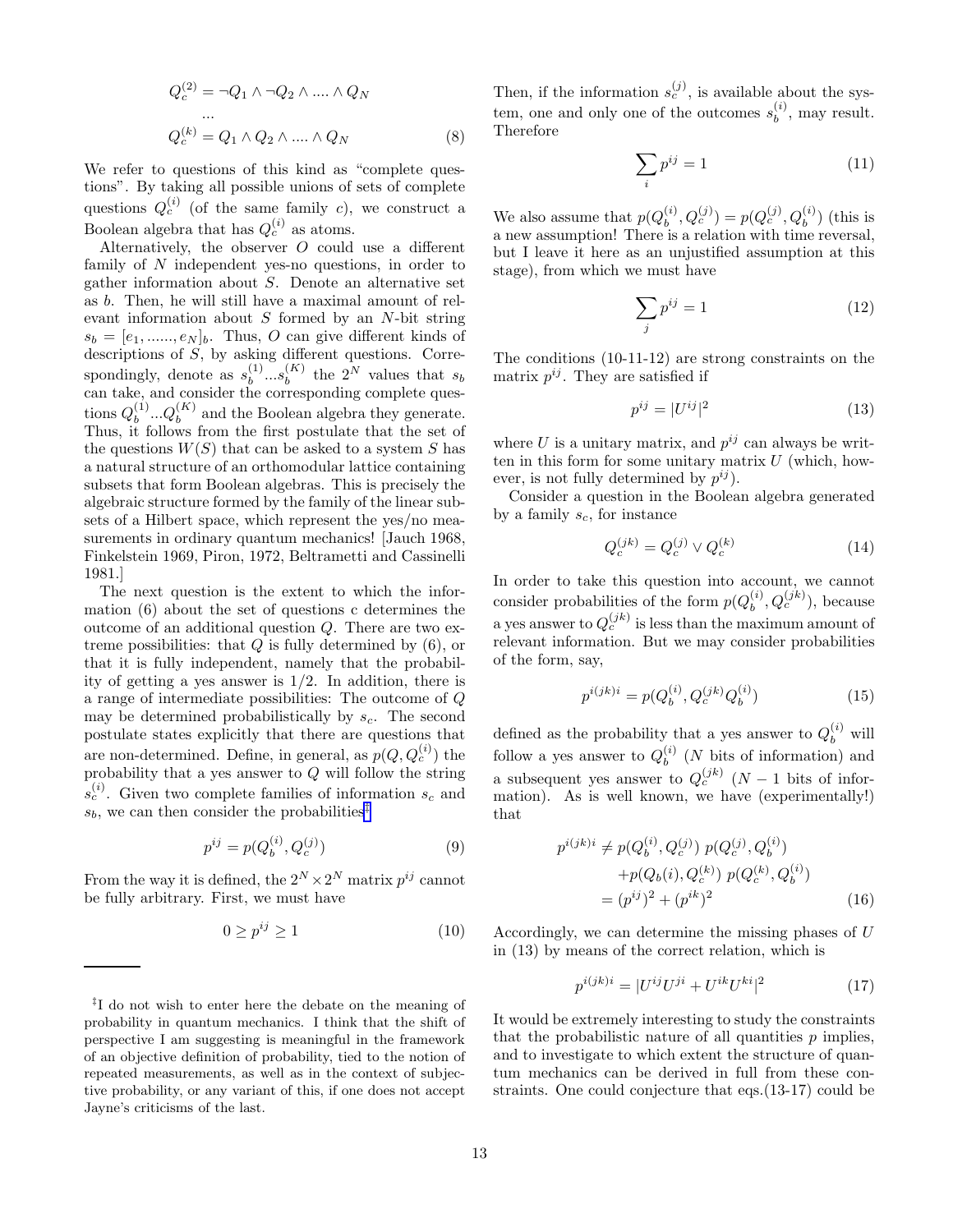derived solely by the properties of conditional probabilities –or find exactly the weakest formulation of the superposition principle directly in terms of probabilities: this would be a strong result. Alternatively, it would be even more interesting to investigate the extent to which the noticed consistency between different observers' descriptions, which I believe characterizes quantum mechanics so marvelously, could be taken as the missing input for reconstructing the full formalism. I have a suspicion this could work, but have no definite result. Here, I content myself with the more modest step of introducing a third postulate. For strictly related attempts to reconstruct the quantum mechanical formalism from the algebraic structure of the measurement outcomes, see [Mackey 1963, Maczinski 1967, Finkelstein 1969, Jauch 1968, Piron 1972].

Postulate 3 (Superposition principle). If c and b define two complete families of questions, then the unitary matrix  $U_{cb}$  in

$$
p(Q_c^{(i)}, Q_b^{(j)}) = |U_{cb}^{ij}|^2
$$
\n(18)

can be chosen in such a way that for every  $c$ , b and d, we have  $U_{cd} = U_{cb}U_{bd}$  and the effect of composite questions is given by eq.(17).

It follows that we may consider any question as a vector in a complex Hilbert space, fix a basis  $|Q_c^{(i)}\rangle$  in this space and represent any other question  $|Q_h^{(j)}|$  $\binom{U}{b}$  as a linear combination of these:

$$
|Q_b^{(j)}\rangle = \sum_i U_{bc}^{ji} |Q_c^{(i)}\rangle \tag{19}
$$

The matrices  $U_{bc}^{ij}$  are then a unitary change of basis from  ${\rm the}\: |Q^{(i)}_c\rangle \: {\rm to}\: {\rm the}\: |Q^{(j)}_b\rangle$  $\binom{U}{b}$  basis. Recall now the conventional quantum mechanical probability rule: if  $|v^{(i)}\rangle$  are a set of basis vectors and  $|w^{(j)}\rangle$  a second set of basis vectors related to the first ones by

$$
|w^{(j)}\rangle = \sum_{i} U^{ji} |v^{(i)}\rangle \tag{20}
$$

then the probability of measuring the state  $|w^{(j)}\rangle$  if the system is in the state  $|w^{(i)}\rangle$  is

$$
p^{ij} = |\langle v^{(i)} | w^{(j)} \rangle|^2 \tag{21}
$$

(20) and (21) yield  $p^{ij} = |U^{ij}|^2$ , which is equation (18). Therefore the conventional formalism of quantum mechanics as well as the standard probability rules follow completely from the three postulates. The set  $W(S)$  has the structure of a set of linear subspaces in the Hilbert space. For any yes/no question  $Q_i$ , let  $L_i$ be the corresponding linear subset of  $H$ . The relations  $\{\Rightarrow, \vee, \wedge, \neg, \perp\}$  between questions  $Q_i$  correspond to the relations {inclusion, orthogonal sum, intersection, orthogonal-complement, orthogonality} between the corresponding linear subspaces  $L_i$ .

The inclusion of dynamics in the above scheme is straightforward. Two questions can be considered as distinct if defined by the same operations but performed at different times. Thus, any question can be labeled by the time variable  $t$ , indicating the time at which it is asked: denote as  $t \to Q(t)$  the one-parameter family of questions defined by the same procedure performed at different times. In this way we have naturally the Heisenberg picture. As we have seen, the set  $W(S)$  has the structure of a set of linear subspaces in the Hilbert space. Assuming that time evolution is a symmetry in the theory, the set of all the questions at time  $t_2$  must be isomorphic to the set of all the questions at time  $t_1$ . Therefore the corresponding family of linear subspaces must have the same structure; therefore there should be a unitary transformation  $U(t_2 - t_1)$  such that

$$
Q(t_2) = U(t_2 - t_1)Q(t_1)U^{-1}(t_2 - t_1)
$$
\n(22)

By conventional arguments, these unitary matrices form an abelian group and  $U(t_2 - t_1) = exp{-i(t_2 - t_1)H}$ , where  $H$  is a self-adjoint operator on the Hilbert space, the Hamiltonian. The Schrödinger equation follows immediately if we transform from the Heisenberg to the Schrödinger picture.

#### D. The observer observed

We now have the full formal machinery of quantum mechanics, with an interpretative novelty: the absence of the notion of state the system. I now return to the issue of the relation between information of distinct observers. How can a system P have information about the fact that  $O$  has information about  $S$ ? The information possessed by distinct observers cannot be compared directly. This is the key point of the construction. A statement *about* the information possessed by  $O$  is a statement about the physical state of  $O$ ; the observer  $O$  is a regular physical system. Since there is no absolute meaning to the state of a system, any statement regarding the state of O, including the information it possess, is to be referred to some other system observing  $O$ . A second observer  $P$ can have information about the fact that O has information about  $S$ , but any acquisition of information implies a physical interaction. P can get new information about the information that  $O$  has about  $S$  only by physically interacting with the  $S - O$  system.

At the cost of repeating myself, let me stress again that I believe that the common mistake in analyzing measurement issues in quantum mechanics is to forget that two observers can compare their information (their measurement outcomes) only by physically interacting with each other. This means that there is no way to compare "the information possessed by  $O$ " with "the information"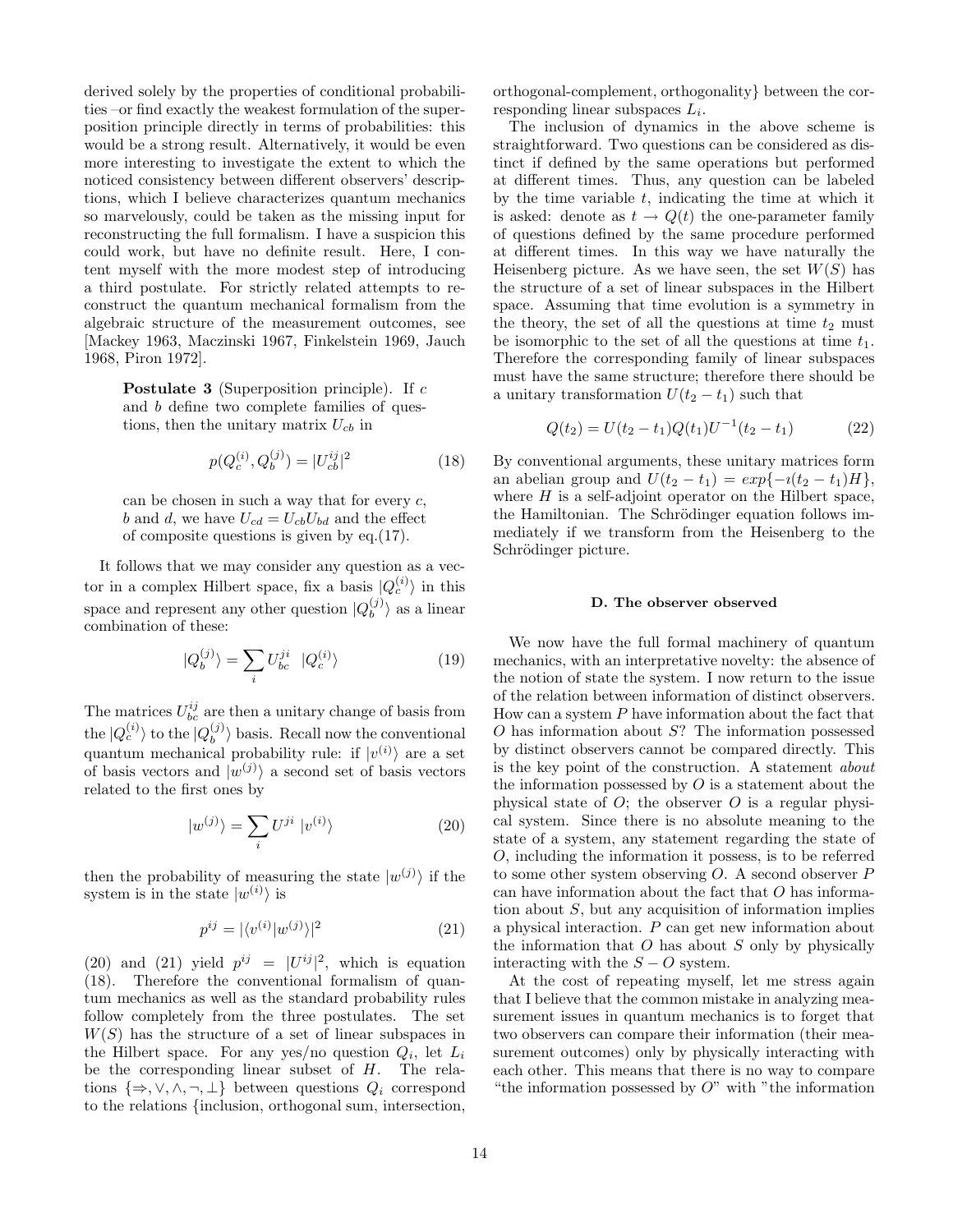possessed by P", without considering a *quantum* physical interaction, or a quantum measurement, between the two.

The relation between the information possessed by distinct observers is thus given by the following: Viewed by  $O$ , information about  $S$  is the primary concept in terms of which one describes the world; viewed by  $P$ , the information that O has about S information is just a property of some degrees of freedom in O being correlated with some property of S. This can be taken as an additional ingredient to the structure defined by the three postulates; it ties the distinct observers to each other.

Again, the direct question "Do observers  $O$  and  $P$  have the same information on a system  $S$ ?" is meaningless, because it is a question about the absolute state of O and P. What is meaningful is to rephrase the question in terms of some observer. For instance, we could ask it in terms of the information possessed by a further observer, or by P herself. Consider this last case. At time  $t_1$ , O gets information about  $S$ .  $P$  has information about the initial state, and therefore has the information that the measurement has been performed. The meaning of this is that she knows that the states of the  $S - O$  systems are correlated, or more precisely she knows that if at a later time  $t_3$  she asks a question to S concerning property A, and a question to O concerning his knowledge about A (or, equivalently, concerning the position of a pointer), she will get consistent results.

From the dynamical point of view, knowledge of the structure of the family of questions  $W(S)$  implies the knowledge of the dynamics of  $S$  (because  $W(S)$ ) includes all Heisenberg observables at all times). In Hilbert space terms, this means knowing the Hamiltonian of the evolution of the observed system. If  $P$  knows the dynamics of the  $S - O$  system, she knows the two Hamiltonians of O and S *and* the interaction Hamiltonian. The interaction Hamiltonian cannot be vanishing because a measurement  $(O$  measuring  $S)$  implies an interaction: this is the only way in which a correlation can be dynamically established. From the point of view of  $P$ , the measurement is therefore a fully unitary evolution, determined by a peculiar interaction Hamiltonian between O and S. The interaction is a measurement if it brings the states (relative  $P$ ) to a correlated configuration. On the other hand, O gives a dynamical description of S alone. Therefore he can only use the S Hamiltonian. Since between times  $t_1$  and  $t_2$  the evolution of S is affected by its interaction with  $O$ , the description of the unitary evolution of S given by O breaks down. The unitary evolution does not break down for mysterious physical quantum jumps, or due to unknown effects, but simply because  $O$  is not giving a full dynamical description of the interaction. O cannot have a full description of the interaction of S with himself  $(O)$ , because his information is correlation, and there is no meaning in being correlated with oneself.

The reader may convince himself that even if we take into account several observers observing each other, there is no way in which contradiction may develop, provided that one does not violate the two rules:

- (i) There is no meaning to the state of a system or the information that a system has, except within the information of a further observer.
- (ii) There is no way a system  $P$  may get information about a system O without physically interacting with it, and therefore without breaking down (at the time of the interaction) the unitary evolution description of O.

For instance, there is no way two observers  $P$  and  $O$  can get information about a system  $S$  independently from each other: one of two (say  $O$ ) will have to obtain the information first. In doing so, he will interact with S at a certain time  $t$ . This interaction implies that there is a non vanishing interaction Hamiltonian between S and O. If  $P$  asks a question to  $O$  at a later time  $t'$ , she will either have to consider the interacting correlated  $S - O$  system, or to realize that the unitary evolution of the  $O$  dynamics has broken down, due to the physical interaction she was not taking into account.

# IV. CRITIQUE OF THE CONCEPT OF STATE

# A. "Any observation requires an observer": summary of the ideas presented

Let me summarize the path covered. I started from the distinction between observer and observed-system. I assumed (hypothesis 1) that all systems are equivalent, so that any observer can be described by the same physics as any other system. In particular, I assumed that an observer that measures a system can be described by quantum mechanics. I have analyzed a fixed physical sequence of events  $\mathcal{E}$ , from two different points of observations, the one of the observer and the one of a third system, external to the measurement. I have concluded that two observers give different accounts of the same physical set of events (main observation).

Rather than backtracking in front of this observation, and giving up the commitment to the belief that all systems are equivalent, I have decided to take this experimental fact at its face value, and consider it as a starting point for understanding the world. *If different observers give different descriptions of the state of the same system, this means that the notion of state is observer dependent*. I have taken this deduction seriously, and have considered a conceptual scheme in which the notion of absolute observer-independent state of a system is replaced by the notion of information about a system that a physical system may possess.

I have considered three postulates that this information must satisfy, which summarize present experimental evidence about the world. The first limits the amount of relevant information that a system can have; the second summarizes the novelty revealed by the experiments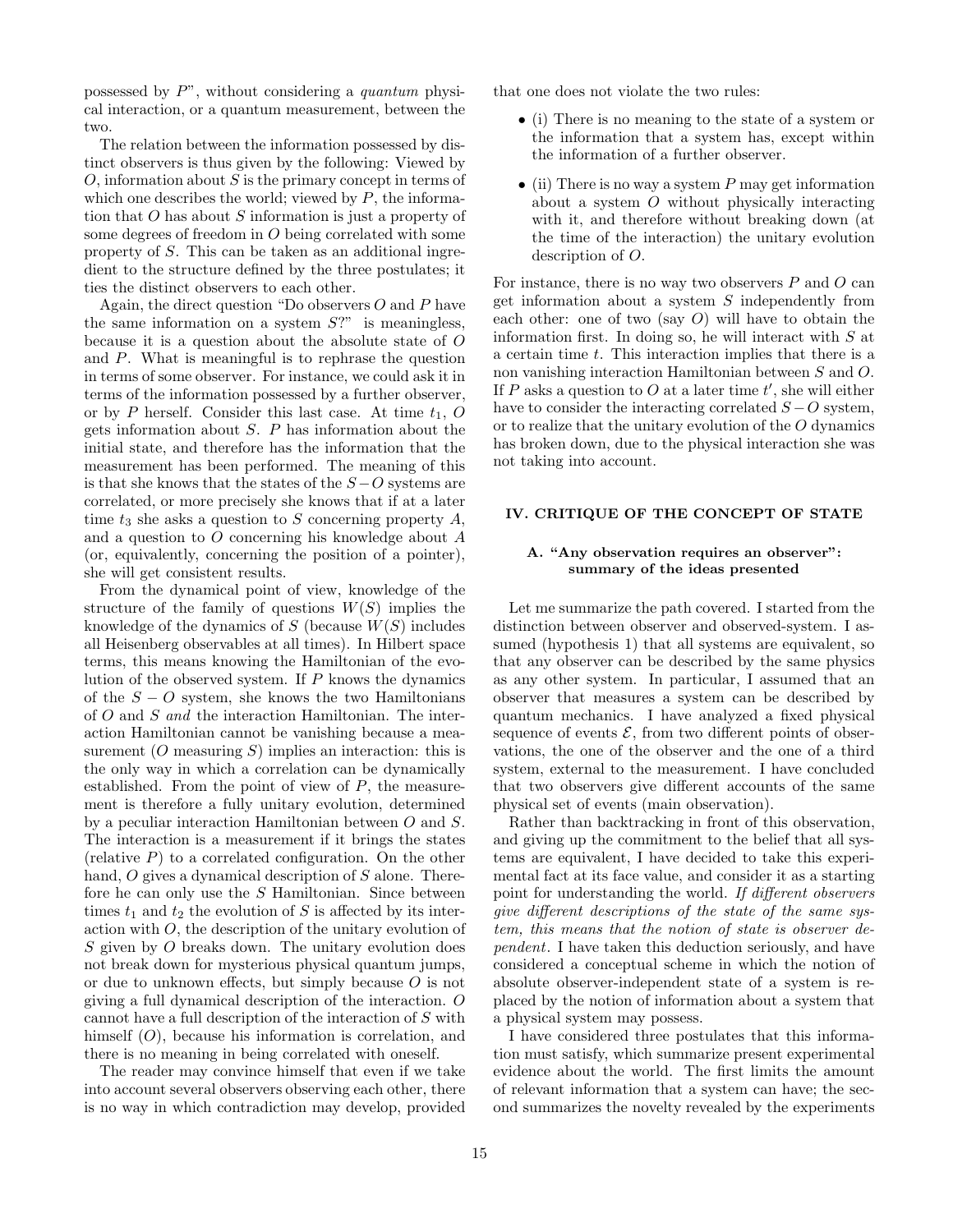from which quantum mechanics derives, by asserting that whatever the information we have about a system we can always get new information. The third limits the structure of the set of questions; this third postulate can probably be sharpened. Out of these postulates the conventional Hilbert space formalism of quantum mechanics and the corresponding rules for calculating probabilities (and therefore any other equivalent formalism) can be rederived.

A physical system is characterized by the structure on the set  $W(S)$  of questions that can be asked to the system. This set has the structure of the non-Boolean algebra of a family of linear subspaces of a complex kdimensional Hilbert space. The information about S that any observer  $O$  can possess can be represented as a string s, containing an amount of information N.

I have investigated the meaning of this information out of which the theory is constructed. I have shown that the fact that a variable in a system O has information about a variable in a system S means that the variables of S and O are correlated, meaning that a third observer P has information about the coupled  $S - O$  system that allows her to predict correlated outcomes between questions to S and questions to O. Thus correlation has no absolute meaning, because states have no absolute meaning, and must be interpreted as the content of the information that a third system has about the  $S - O$  couple.

Finally, since we take quantum mechanics as a complete description of the world at the present level of experimental knowledge (hypothesis 2), we are forced to accept the result that there is no objective, or more precisely observer-independent meaning to the ascription of a property to a system. Thus, the properties of the systems are to be described by an interrelated net of observations and information collected from observations. Any complex situation can be described *in toto* by a further additional observer, and the interrelation is consistent. However, such *in toto* description is deficient in two directions: upward, because an even more general observer is needed to describe the global observer itself, and –more importantly– downward, because the *in toto* observer knows the content of the information that the single component systems possess about each other only probabilistically.

There is no way to "exit" from the observer-observed global system: "Any observation requires an observer" (The expression is freely taken from [Maturana and Varela 1920]). In other words, I suggest that it is a matter of natural science whether or not the descriptions that different observers give of the same ensemble of events is universal or not:

> *Quantum mechanics is the theoretical formalization of the experimental discovery that the descriptions that different observers give of the same events are not universal.*

The concept that quantum mechanics forces us to give up is the concept of a description of a system independent

from the observer providing such a description; that is, the concept of absolute state of a system. The structure of the classical scientific description of the world in terms of *systems* that are in certain states is perhaps incorrect, and inappropriate to describe the world beyond the  $\hbar \rightarrow$ 0 limit.

#### B. Relation with other interpretations

I conclude with a brief discussion on the relation between the view presented here and some popular views of quantum mechanics. I follow [Butterfield 1995] to organize current strategies on the quantum puzzle. The first strategy (Dynamics) is to reject the quantum postulate that an isolated system evolves according to the linear Schrödinger equation, and consider additional mechanisms that modify this evolution –in a sense physically producing the wave function collapse. Examples are the interpretations in which the measurement process is replaced by some hypothetical process that violates the linear Schrödinger equation [Ghirardi Rimini and Weber 1986, Penrose 1989]. These interpretation are radically different from the present approach, since they violate hypothesis 2. My effort here is not to modify quantum mechanics to make it consistent with my view of the world, but to modify my view of the world to make it consistent with quantum mechanics.<sup>§</sup>

The second and third strategies maintain the idea that probabilistic expectations of values of any isolated physical system are given by the linear Schrödinger evolution. They must then face the problem of reconciling (in the example of section II.A) the probabilities expressed by the state at time  $t_2$  in equation (2),  $-q=1$  with probability  $1/2$  and  $q = 2$  with probability  $1/2$ – with the assertion that the the observer O assigns the value  $q = 1$ to the variable q at the same time  $t_2$ . As Butterfield emphasizes, if this value assignment coexists with the probability distribution expressed by (2), then the eigenstateeigenvalue link must be in some sense weakened, and the possibility of assigning values to variables in addition to the eigenstate case (extra values) allowed. The second and the third strategy in Butterfield's classification differ on whether these extra values are "wholly a matter of physics" (Physics Values), or are "somehow mental or perspectival" (Perspectival Values). In the first case, the assignment is (in every sense) observer-independent. In the second case, it is (in some sense) observer-dependent.

<sup>§</sup>Note added. I have recently become aware of an idea to circumvent this problem by exploiting the infinite-numberof-degrees-of-freedom nature of the observing system. This could generate an apparently non-linear evolution from conventional Schrödinger evolution, via a symmetry-breaking instability generating effective superselection rules. See in particular [Jona-Lasinio et. al. 81, 86] and [Wightman 95].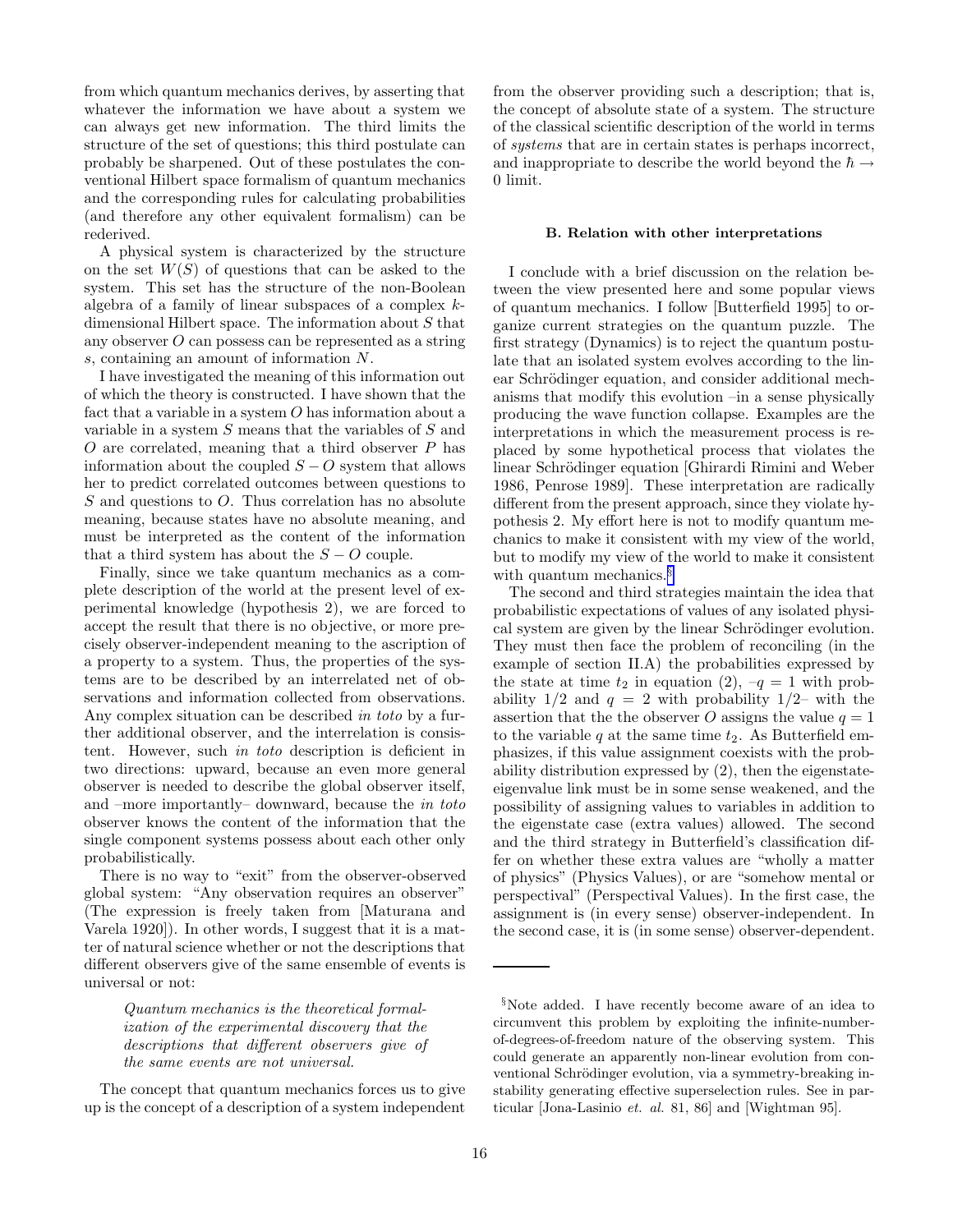A prime example of the second strategy (Physics Values) is Bohr's, or Copenhagen, interpretation –at least in one possible reading. Bohr assumes a classical world. In Bohr's view, this classical world is physically distinct from the microsystems described by quantum mechanics, and it is precisely the classical nature of the apparatus that gives measurement interactions a special status [Bohr 1949; for a clear discussion of this point, see Landau Lifshitz 1977].

Within the point of view developed in this paper, one can fix once and for all a privileged system  $S_o$  as "The Observer" (capitalized). This system  $S<sub>o</sub>$  can be formed for instance by all the macroscopic objects around us. In this way we recover Bohr's view. The quantum mechanical "state" of a system  $S$  is then the information that the privileged system  $S_o$  has about S. Bohr's choice is simply the assumption of a set of systems (the classical systems) as privileged observers. This is consistent with the view presented here.∗∗ By taking Bohr's step, one becomes blind to the net of interrelations that are at the foundation of the theory, and puzzled about the fact that the theory treats one system,  $S<sub>o</sub>$ , the classical world, in a way which is different from the other systems. The disturbing aspect of Bohr's view is the inapplicability of quantum theory to macrophysics. This disturbing aspect vanishes, I believe, at the light of the discussion in this paper.

Therefore, the considerations in this paper do not suggest any modification to the conventional *use* of quantum mechanics: there is nothing incorrect in fixing the preferred observer  $S<sub>o</sub>$  once and for all. If we adopt the point of view suggested here, we continue to use quantum mechanics precisely as is it is currently used. On the other hand, this point of view (I hope) brings clarity about the physical significance of the strange theoretical procedure adopted in Bohr's quantum mechanics: treating a portion of the world in a different manner than the rest of it. This different treatment is, I believe, the origin of the unease with quantum mechanics.

The strident aspect of Bohr's quantum mechanics is cleanly characterized by von Neumann's introduction of the "projection postulate", according to which systems have two different kinds of evolutions: the unitary and deterministic Schrödinger evolution, and the instantaneous, probabilistic measurement collapse [von Neumann 1932]. According to the point of view described here, the Schrödinger unitary evolution of the system  $S$  breaks down simply because the system interacts with something which is not taken into account by the evolution equations. Unitary evolution requires the system to be isolated, which is exactly what ceases to be true during the measurement, because of the interaction with the observer. If we include the observer into the system, then the evolution is still unitary, but we are now dealing with the description of a different observer. As suggested by Ashtekar, the point of view presented here can then be described as a fundamental assumption prohibiting an observer to be able to give a full description of "itself" [Ashtekar 1993]. In this respect, these ideas are related to earlier suggestions that quantum mechanics is a theory that necessarily excludes the observer [Peres and Zurek 1982, Roessler 1987, Finkelstein 1988, Primas 1990]. A recent result in this regard is a general theorem proven by Breuer [Breuer 1994], according to which no system (quantum nor classical) can perform a complete self-measurement. The relation between the point of view presented here and Breuer's result deserves to be explored.

Other views within Butterfield's second strategy (Physical Values) are Bohm's hidden variables theory, which violates hypothesis 2 (completeness), and modal interpretations, which deny the collapse but assume the existence of physical quantities' values. Of these, I am familiar with [van Fraassen 1991], or the idea of actualization of potentialities in [Shimony 1969, Fleming 1992]. The assumed values must be consistent with the standard theory's predictions, be probabilistically determined by a unitary evolving wave function, but they are not constrained by the eigenstate-eigenvalue link. One may doubt these acrobatics could work [See Bacciagaluppi 1995, Bacciagaluppi and Hemmo 1995]. I am very sympathetic with the idea that the object of quantum mechanics is a set of quantities' values and their distribution. Here, I have assumed value assignment as in these interpretations, but with two crucial differences. First, this value assignment is observer-dependent. Second, it need not be consistent with a unitary Schrödinger evolution, because the evolution is not unitary when the observed system interacts with the observer. Namely, there is collapse in each observer-dependent evolution of expected probabilities. These two differences allow values to be assigned to physical quantities without any of the consistency worries that plague modal interpretations. The point is that the break of the eigenstate-eigenvalue link is bypassed by that fact that the eigenvalue refers to one observer, and the state to a different observer. For a fixed observer, the eigenstate-eigenvalue link is maintained. Consistency should only be recovered between different observers, but consistency is only quantum mechanical as discussed in section III.D. Actuality is observer dependent. The fact that the values of physical quantities are relational and their consistency is only probabilisti-

<sup>∗∗</sup>A separate problem is why the observing system chosen  $-S<sub>o</sub>$ , or the macroscopic world– admits, in turn, a description in which expectations probabilities evolve classically, namely are virtually always concentrated on values 0 and 1, and interference terms are invisible. It is to this question that the physical decoherence mechanism [Joos Zeh 1985, Zurek 1981] provides an answer. Namely, after having an answer on what determines extra- values ascriptions (the observer-observed structure, in the view proposed here), the physical decoherence mechanism helps explaining why those ascriptions are consistent with classical physics in macroscopic systems.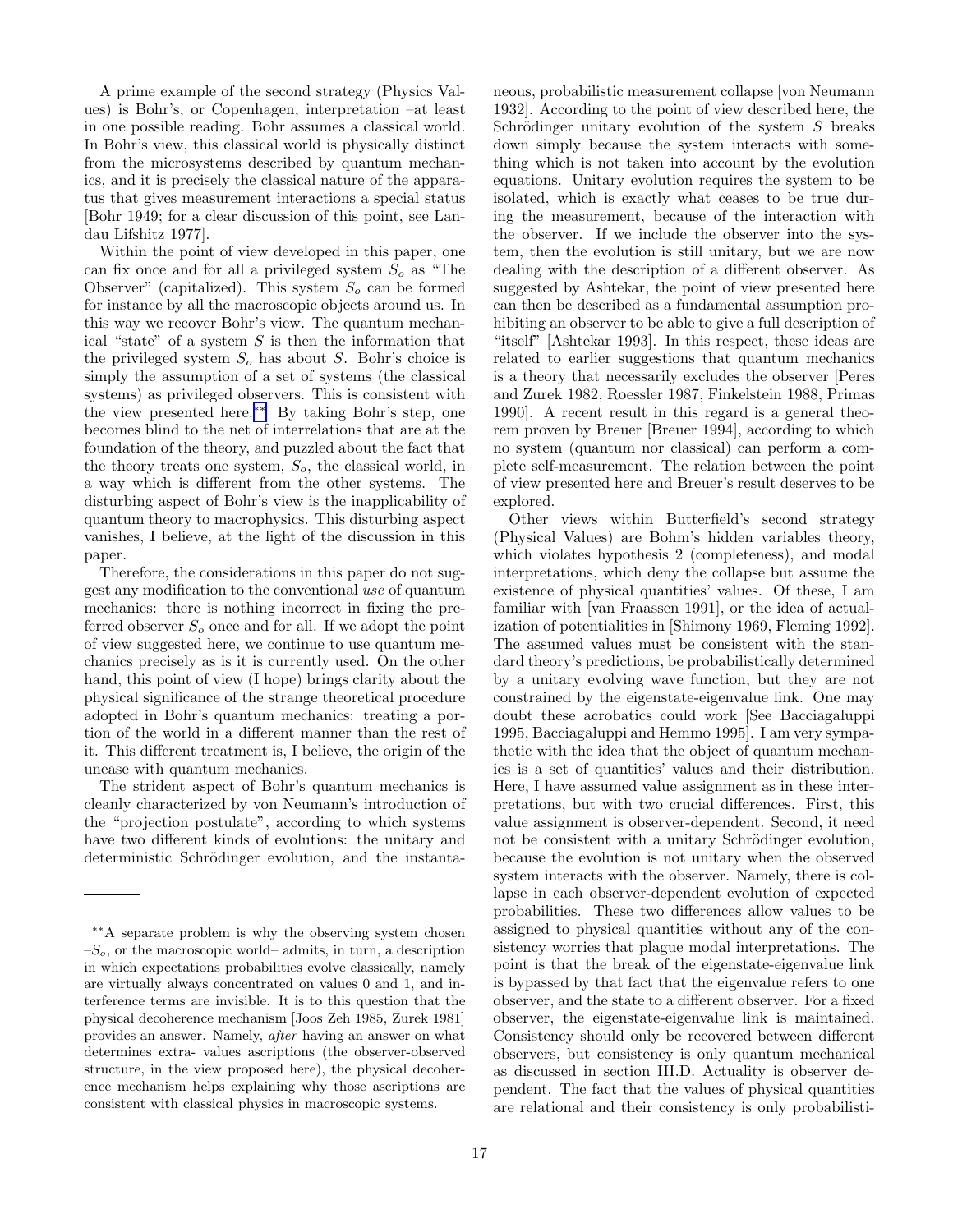cally required circumvents the potential difficulties of the modal interpretations.

A class of interpretations of quantum mechanics that Butterfield does not include in his classification, but which are presently very popular among physicists, is the consistent histories (CH) interpretations [Griffiths 1984, Omnes 1988, Gell-Mann and Hartle 1990]. These interpretations reduce the description of a system to the prediction of temporal sequences of values of physical variables. The key novelties are three: (i) probabilities are assigned to sequences of values, as opposed to single values; (ii) only certain sequences can be considered; (iii) probability is interpreted as probability of the given sequence of values within a chosen family of sequences, or framework. The restriction (ii) incorporates the quantum mechanical prohibition of giving value, say, to position and momentum at the same time. More precisely, in combination with (iii) it excludes all the instances in which observable interference effects would make probability assignments inconsistent. In a sense, CH represent a sophisticated implementation of the program of discovering a minimum consistent value attribution scheme. The price paid for consistency is that a single value attribution is meaningless: whether or not a variable has a value may very well depend on whether we are asking or not if at a later time another variable has a value.

There is a key subtlety in the CH scheme that has rarely being emphasized††: this is the distinction between "properties that hold with probability one" and "data". The interesting question to ask is: What is it that determines which frameworks are allowed? The standard answer in CH is that we have certain information on the system, call it *data*. In particular, we know that certain physical quantities of the system have certain values. The fact that certain quantities have certain values determines which framework are allowed to describe a phenomenon. Thus: *we rely on quantities having values (data) for selecting the allowed framework*. Then we derive probabilistic predictions about value attribution. These probabilistic predictions are framework dependent. It is often stated that in CH *all* value attributions are framework dependent; this is the way Nature is. *But if all value attributions are framework dependent, what are the data?* In CH there seem to be two distinct kind of value attributions: a weak value attribution: the framework dependent values, and a strong value attribution: the data, or facts. In CH the focus is totally on predictions about weak value attributions. But everyday life and scientific practice are about (possibly probabilistic) predictions of facts, namely facts that could be later used as data. To put it pictorially (and a bit imprecisely): I do not care about a science that tells me that my airplane will not crash "in one framework"; I want a science that

will tell me that my airplane will just not crash!

Consider the following situation (situation A): a set (D) of data on a system is given. From these data, it follows that there is a framework (call it F1) in which the question "Is Q equal to 1 at time t?" can be asked, and the answer is yes with probability one. Then consider the following other situation (situation B): we have a set of data on the system, which consist in the set (D) *plus the data that*  $Q = 1$  *at time t*. Is situation A physically the same as situation B in the consistent histories approach? The answer is no. In fact, situation A still allows for  $Q = 2$  (strange but true) in a different framework, say F2, while situation B is incompatible with  $Q = 2$ , because F2 is not an admitted framework. *Therefore there should exist a physical way in which we pass from situation A to situation B*. Namely there should be way for a probability 1 prediction (in a framework) to become a data. The key question that, as far as I can see, the consistent histories approaches does not address is: how do we concretely pass (in a lab) from situation A to situation B? What is it that transforms a probability-one event (framework dependent) into something that we can use as data (framework independent)? If the transformation of a "probability-one-in-a-framework" situation into *data* is an actual occurrence in Nature, then I believe CH fails to tell me how this can happen (when does a framework becomes realized as data). If, on the other hand, what is data for me may fail to be data for somebody other, then one falls precisely into the scheme presented in this paper.

In the Copenhagen view, it is the interaction with a classical object that actualizes properties. A different solution has been suggested in this paper: interaction with any object, but then actualization of properties is only relative to that object. I do not see the solution of this problem within the history views. This is not to say that there is anything wrong in the CH approaches. To the opposite, I believe that the CH views are correct and precise. Still, there is a question that they leave open: the physical meaning of the framework dependence of the value assignments; more precisely, the understanding of how there can be facts, or data, if property ascriptions are only framework dependent. I think that the answer is simply that there are no (observer independent) data at all: the data that I have, and therefore the family of frameworks that I can use is different from your data, and therefore the family of framework that you can use. The histories interpretations are not inconsistent with the analysis developed here. What I try to add here is attention to the process through which the observer-independent, but framework-dependent probabilities attached to histories, may be related to actual observer-dependent descriptions of the facts of the world.

Finally, let me come to the third strategy (Perspectival Values), whose prime example is the many worlds interpretation [Everett 1957, Wheeler 1957, DeWitt 1970], and its variants. If the "branching" of the wave function in the many worlds interpretation is considered as a

<sup>††</sup>The only discussion on this point I heard was by Isham.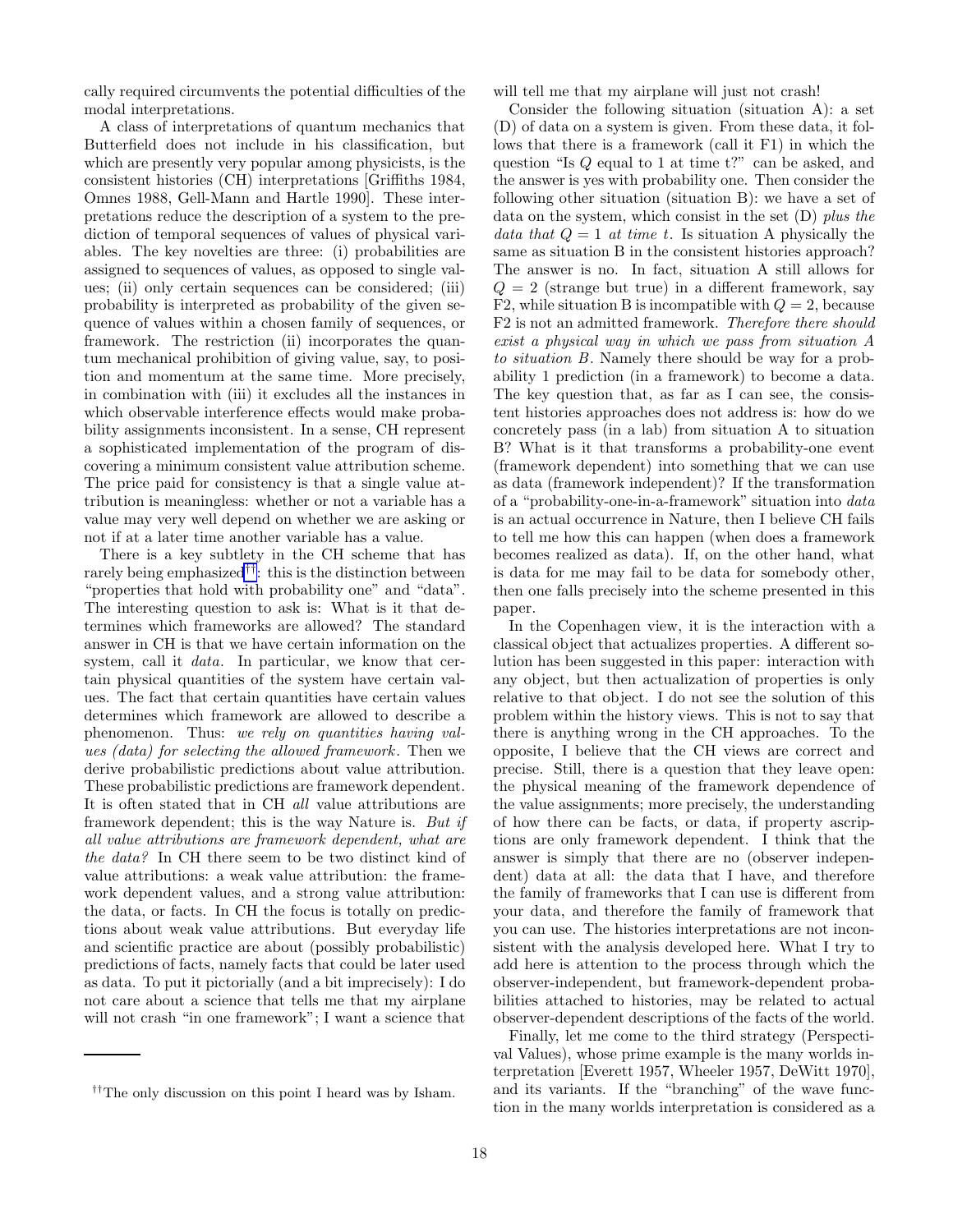physical process, it raises the very same sort of difficulties as the von Neumann "collapse" does. When does it happen? Which systems are measuring systems that make the world branch? These difficulties of the many-world interpretation have been discussed in the literature [See Earman 1986]. Alternatively, we may forget branching as a physical process, and keep evolving the wave function under unitary evolution. The problem is then to interpret the observation of the "internal" observers. As discussed in [Butterfield 1985] and [Albert 1992], this can be done by giving preferred status to special observers (apparatus) whose values determine a (perspectival) branching. See Objection 7 in section II.B. A variant is to take brains –"Minds"– as the preferred systems that determine this perspectival branching, and thus whose state determines the new "dimension" of indexicality. Preferred apparatus, or bringing Minds into the game, violates hypothesis 1.

There is a way of having (perspectival) branching keeping all systems on the same footing: the way followed in this paper, namely to assume that all values assignments are completely relational, not just relational with respect to apparatus or Minds. Notice, however, that from this perspective Everett's wave function is a very misleading notion, not only because it represents the perspective of a non-existent observer, but because it even fails to contain any relevant information about the values observed by each single observer! There is no description of the universe *in-toto*, only a quantum-interrelated net of partial descriptions.

With respect to Butterfield's classification, the interpretation proposed here is thus in the second, as well as in the third, group: the extra values assigned are "somehow perspectival" (but definitely not mental!), in that they are observer-dependent, but at the same time "wholly a matter of physics", in the sense in which the "perspectival" aspect of simultaneity is "wholly a matter of physics" in relativity. In one word: value assignment in a measurement is not inconsistent with unitary evolution of the apparatus+system ensemble, because value assignment refers to the properties of the system with respect to the apparatus, while the unitary evolution refers to properties with respect to an external system.

From the point of view discussed here, Bohr's interpretation, consistent histories interpretations, as well as the many worlds interpretation, are all correct. The point of view closest to the one presented here is perhaps Heisenberg's. Heisenberg's insistence on the fact that the lesson to be taken from the atomic experiments is that we should stop thinking of the "state of the system", has been obscured by the subsequent terse definition of the theory in terms of states given by Dirac. Here, I have taken Heisenberg's lesson to extreme consequences.‡‡

Crane is developing a point of view similar to the one discussed here and has attempted an ambitious extension of these ideas to the cosmological general-covariant gravitational case [Crane 1995]. It was recently brought to my attention that Zurek ends his paper [Zurek 1982] with conclusions that are identical to the ones developed here: "Properties of quantum systems have no absolute meaning. Rather, they must be always characterized with respect to other physical systems" and "correlations between the properties of quantum systems are more basic that the properties themselves" [Zurek 1982]. Finally, Rob Clifton has brought to my attention an unpublished preprint by Kochen [Kochen 1979], with ideas extremely similar to the ones presented here.

### Acknowledgments

The ideas in this work emerged from: i. Conversations with Abhay Ashtekar, Julian Barbour, Alain Connes, Jürgen Ehlers, Brigitte Faulknburg, Gordon Flemming, Jonathan Halliwell, Jim Hartle, Chris Isham, Al Janis, Ted Newman, Roger Penrose, Lee Smolin, John Wheeler and HD Zeh; ii. A seminar run by Bob Griffiths at Carnegie Mellon University (1993); iii. A seminar run by John Earman at Pittsburgh University (1992); iv. Louis Crane's ideas on quantum cosmology; v. The teachings of Paola Cesari on the importance of taking the observer

some version of naive realism, or some version of naive empiricism. I am aware of the "philosophical qualm" that the ideas presented here may then generate. The conventional reply, which I reiterate, is that Galileo's relational notion of velocity used to produce analogous qualms, and that physics seems to have the remarkable capacity of challenging even its own conceptual premises, in the course of its evolution. Historically, the discovery of quantum mechanics has had a strong impact on the philosophical credo of many physicists, as well as on part of contemporary philosophy. It is possible that this process is not concluded. But I certainly do not want to venture into philosophical terrains, and I leave this aspect of the discussion to competent thinkers. Just a few observations: The relational aspect of knowledge is one of the themes around which large part of western philosophy has developed. In Kantian terms, only to mention a characteristic voice, any phenomenal substance which may be object of possible experience is "entirely made up of mere relations" [Kant 1787]. In recent years, the idea that the notion of observer- independent description of a system is meaningless has become almost a commonplace in disparate areas of the contemporary culture, from anthropology to certain biology and neuro-physiology, from the post-neopositivist tradition to (much more radically) continental philosophy [Gadamer 1989], all the way to theoretical physical education [Bragagnolo Cesari and Facci 1993]. I find the fact that quantum mechanics, which has directly contributed to inspire many of these views, has then remained unconnected to these conceptual development, quite curious.

<sup>‡‡</sup>With a large number of exceptions, most physicists hold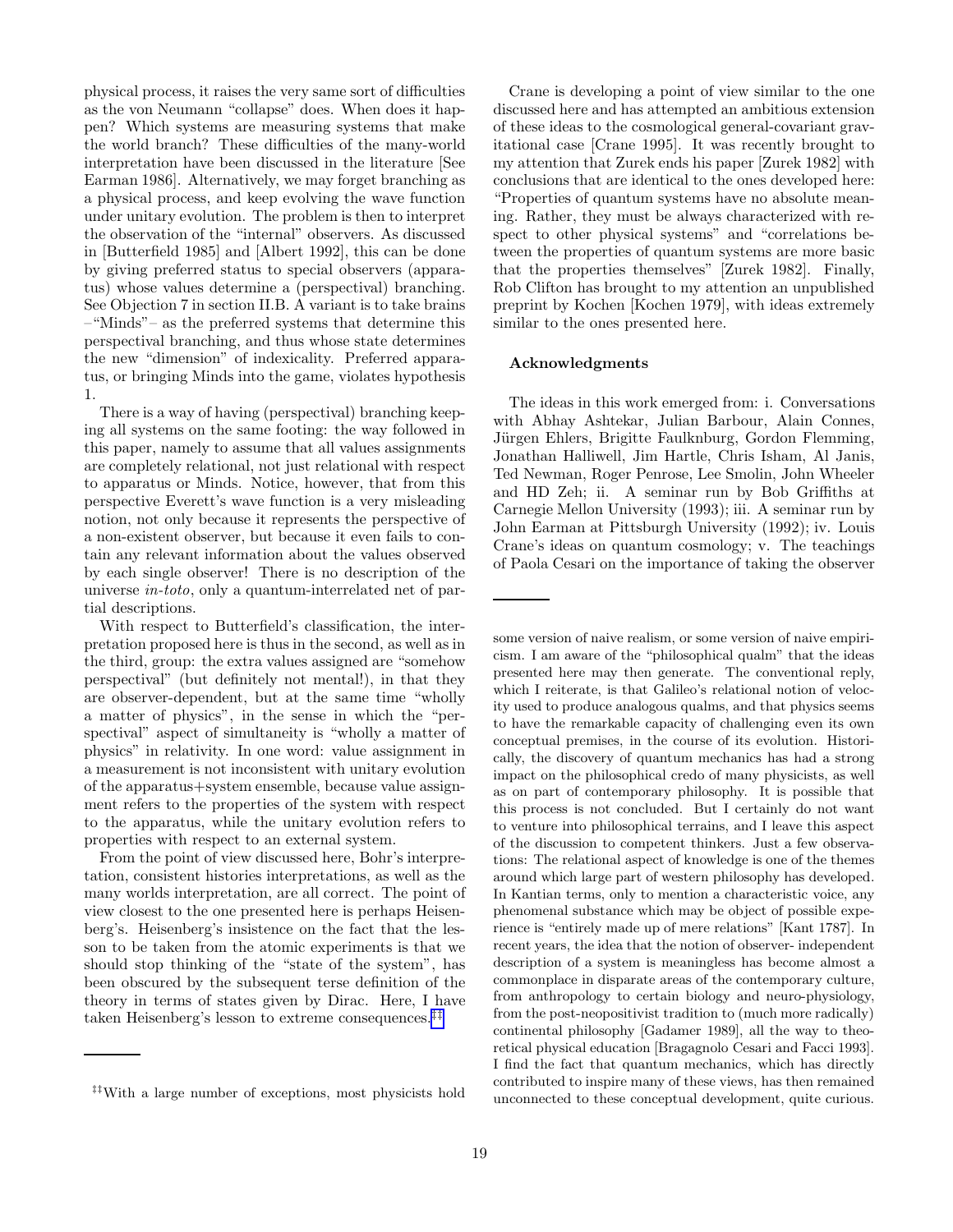into account. It is a pleasure to thank them all. I also thank Gordon Belot, Jeremy Butterfield, Bob Clifton, John Earman, Simon Saunders and Euan Squires for discussions and comments on the first version of this work.

# References

- Albert D, 1992, *Quantum Mechanics and Experience*, Cambridge Ma: Harvard University Press.
- Albert D and Loewer B, 1988, Synthese 77, 195-213; 1989, Nous 23, 169- 186
- Ashtekar 1993, personal communication
- Einstein A, Podolsky B, Rosen N 1935, Phys Rev 47
- Everet H 1957, Rev of Mod Phys 29, 454
- Bacciagaluppi G 1995, "A Kochen-Specker Theorem in the Modal Interpretation of Quantum Theory", International Journal of Theoretical Physics, to appear.
- Bacciagaluppi G and Hemmo M 1995, "Modal Interpretations of Imperfect Measurement", Foundation of physics, to appear.
- Belifante FJ 1973, *A survey of Hidden variable theories*, Pergamon Press
- Bell J 1987, in *Schrödinger: centenary of a polymath*, Cambridge: Cambridge University Press
- Beltrametti EG, Cassinelli G 1981, *The Logic of Quantum Mechanics*, Addison Wesley
- Bohm D 1951, *Quantum Theory*, Englewood Cliffs, NJ
- Bohr N 1935, Nature 12, 65.
- Bohr N 1949, discussion with Einstein in *Albert Einstein: Philosopher-Scientist,* Open Court
- Born M 1926, Zeitschrift für Physik 38, 803.
- Bragagnolo W, Cesari P, Facci G 1993, *Teoria e metodo dell'apprendimento motorio*, Bologna: Societa' Stampa Sportiva
- Breuer 1994, "The impossibility of accurate state selfmeasurement", Philosophy of Science, to appear.
- Butterfield J 1995,*Words, Minds and Quanta*, in "Symposium on Quantum Theory and the Mind" Liverpool
- Crane L 1995, *Clock and Category: Is Quantum Gravity Algebraic?* J Math Phys 36
- D'Espagnat 1971,*Conceptual foundations of quantum mechanics*, Addison-Wesley
- DeWitt BS 1970, Physics Today 23, 30
- DeWitt BS, Graham N, 1973 *The Many World Interpretation of Quantum Mechanics*, Princeton University Press
- Dirac PMA 1930, *The principles of quantum mechanics*, Oxford: Clarendon Press
- Donald M 1990, Proceedings of the Royal Society of London A427, 43
- Earman J 1986, *A primer on determinism*, Dordrecht: Holland Reidel
- Everett H 1957, Rev of Mod Phys 29, 454
- Finkelstein D 1969, in *Boston Studies in the Philosophy of Science*, vol 5, eds Cohen RS and Wartofski MW, Dordrecht 1969
- Finkelstein D 1988, in *The universal Turing machine*, vol 5, eds R Herken, Oxford University Press
- Fleming NG 1992, *Journal of Speculative Philosophy*, VI, 4, 256.
- Gadamer HG 1989, *Truth and method,* New York: Crossroad.
- Gell-Mann M, Hartle J, 1990 in *Complexity, Entropy, and the Physics of Information, SFI Studies in the Sciences of Complexity*, vol III, ed W Zurek. Addison Wesley
- Ghirardi GC, Rimini A, Weber T 1986, Phys Rev D34, 470
- Greenberger, Horne and Zeilinger 1993, Physics Today
- Griffiths RB 1984, J Stat Phys 36, 219;
- Griffiths RB 1993, Seminar on foundations of quantum mechanics, Carnegie Mellon, Pittsburgh, October 1993
- Griffiths RB 1996 *Consistent Histories and Quantum Reasoning*; [quant-ph/9606004](http://arXiv.org/abs/quant-ph/9606004). Phys Rev A, to appear 1996.
- Halliwel 1994, in *Stochastic Evolution of Quantum States in Open Systems and Measurement Process,* L Diosi ed., Budapest.
- Heisenberg W 1927, Zeit fur Phys 43,172; 1936 *Funf Wiener Vortage*, Deuticke, Leipzig and Vienna.
- Hughes RIG 1989, *The structure and interpretation of Quantum Mechanics*, Harvard University Press, Cambridge Ma